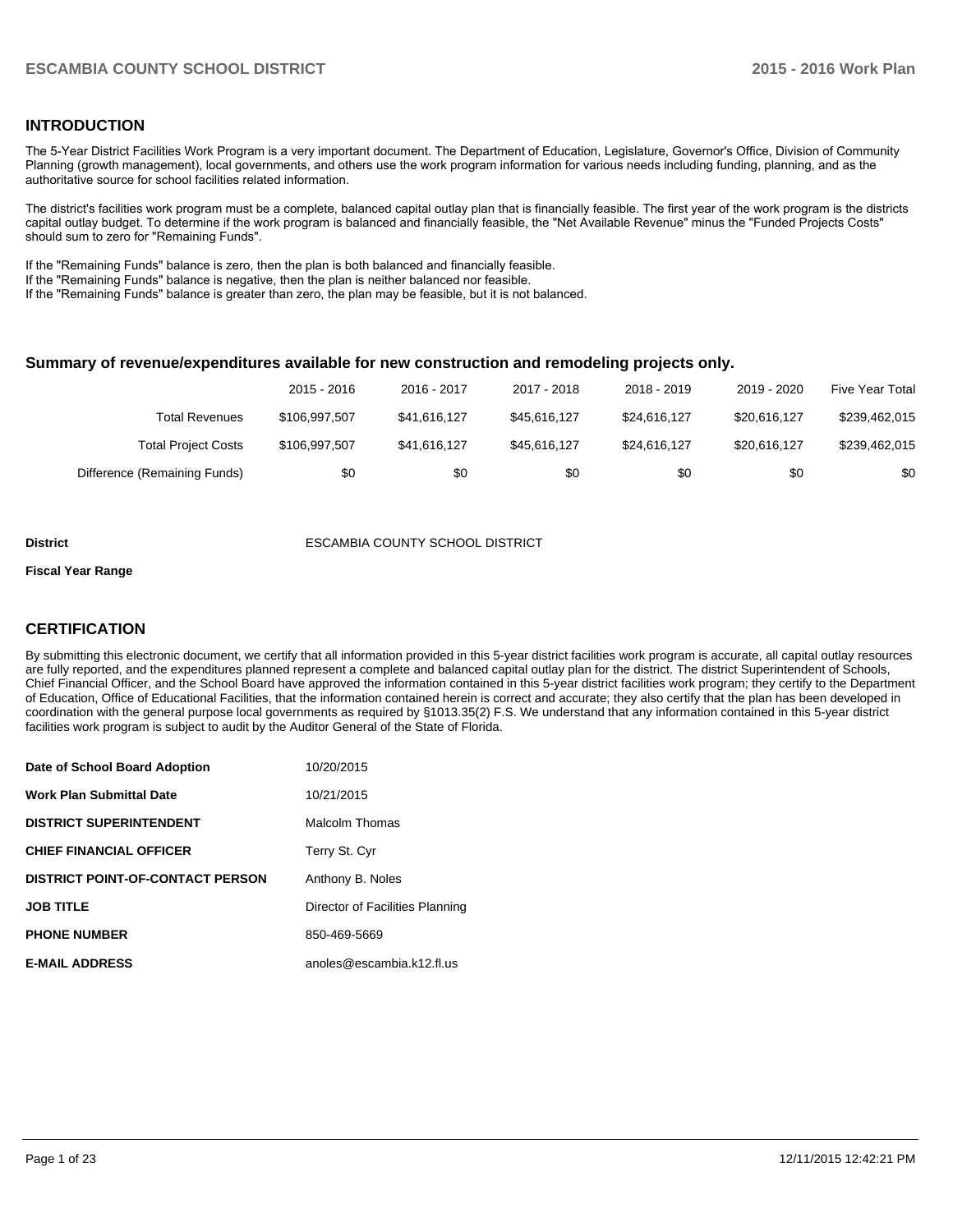# **Expenditures**

### **Expenditure for Maintenance, Repair and Renovation from 1.50-Mills and PECO**

Annually, prior to the adoption of the district school budget, each school board must prepare a tentative district facilities work program that includes a schedule of major repair and renovation projects necessary to maintain the educational and ancillary facilities of the district.

| Item                                                                                                                                                                                                                                                                                                                                                                                                                                                                                                                                                                                                                                                                                                                                                                                                                                                                                                                                                                                                                                                                                                                                                                                                                                                                                                                                                                                                                   | $2015 - 2016$<br><b>Actual Budget</b> | 2016 - 2017<br>Projected | 2017 - 2018<br>Projected | 2018 - 2019<br>Projected | 2019 - 2020<br>Projected | Total     |  |  |  |  |
|------------------------------------------------------------------------------------------------------------------------------------------------------------------------------------------------------------------------------------------------------------------------------------------------------------------------------------------------------------------------------------------------------------------------------------------------------------------------------------------------------------------------------------------------------------------------------------------------------------------------------------------------------------------------------------------------------------------------------------------------------------------------------------------------------------------------------------------------------------------------------------------------------------------------------------------------------------------------------------------------------------------------------------------------------------------------------------------------------------------------------------------------------------------------------------------------------------------------------------------------------------------------------------------------------------------------------------------------------------------------------------------------------------------------|---------------------------------------|--------------------------|--------------------------|--------------------------|--------------------------|-----------|--|--|--|--|
| <b>HVAC</b>                                                                                                                                                                                                                                                                                                                                                                                                                                                                                                                                                                                                                                                                                                                                                                                                                                                                                                                                                                                                                                                                                                                                                                                                                                                                                                                                                                                                            | \$0                                   | \$0                      | \$0                      | \$100,000                | \$100,000                | \$200,000 |  |  |  |  |
| Locations:<br>ALLIE YNIESTRA ELEMENTARY, BELLVIEW ELEMENTARY, BELLVIEW MIDDLE, BEULAH ELEMENTARY, BLUE ANGELS<br>ELEMENTARY, BRATT ELEMENTARY, BRENTWOOD ELEMENTARY, BROWN BARGE MIDDLE, BROWN-BARGE ANNEX, C A WEIS<br>ELEMENTARY, CAMELOT, CENTRAL WAREHOUSE, CORDOVA PARK ELEMENTARY, ENSLEY ELEMENTARY, ESCAMBIA SENIOR<br>HIGH, ESCAMBIA WESTGATE CENTER, FERRY PASS ELEMENTARY, FERRY PASS MIDDLE, GEO STONE / W FL HI SCHOOL OF<br>ADVANCED TECHNOLOGY, GLOBAL LEARNING ACADEMY, HELLEN CARO ELEMENTARY, J E HALL EDUCATIONAL SERVICES<br>CENTER, J H WORKMAN MIDDLE, J M TATE SENIOR HIGH, JIM ALLEN ELEMENTARY, JIM C BAILEY MIDDLE, JUDY ANDREWS<br>SCHOOL. L D MCARTHUR ELEMENTARY. LINCOLN PARK PRIMARY. LONGLEAF ELEMENTARY. MCMILLAN PRE-K CENTER. MOLINO<br>PARK ELEMENTARY, MONTCLAIR ELEMENTARY, MYRTLE GROVE ELEMENTARY, N B COOK ELEMENTARY, NAVY POINT<br>ELEMENTARY, NORTHVIEW SENIOR HIGH, O J SEMMES ELEMENTARY, OAKCREST ELEMENTARY, PENSACOLA SENIOR HIGH,<br>PINE FOREST SENIOR HIGH, PINE MEADOW ELEMENTARY, PLEASANT GROVE ELEMENTARY, R C LIPSCOMB ELEMENTARY,<br>RANSOM MIDDLE, REINHARDT HOLM ELEMENTARY, ROY L HYATT ENVIRONMENTAL CENTER, SCENIC HEIGHTS ELEMENTARY,<br>SHERWOOD ELEMENTARY, SPENCER BIBBS CENTER, VERNON MCDANIEL ADMINISTRATION BUILDING, W J WOODHAM MIDDLE<br>SCHOOL, WARRINGTON ELEMENTARY, WARRINGTON MIDDLE, WASHINGTON SENIOR HIGH, WEST PENSACOLA ELEMENTARY |                                       |                          |                          |                          |                          |           |  |  |  |  |
| Flooring                                                                                                                                                                                                                                                                                                                                                                                                                                                                                                                                                                                                                                                                                                                                                                                                                                                                                                                                                                                                                                                                                                                                                                                                                                                                                                                                                                                                               | \$50,000                              | \$50,000                 | \$50,000                 | \$50,000                 | \$50,000                 | \$250,000 |  |  |  |  |
| Locations:<br>ALLIE YNIESTRA ELEMENTARY, BELLVIEW ELEMENTARY, BELLVIEW MIDDLE, BEULAH ELEMENTARY, BLUE ANGELS<br>ELEMENTARY, BRATT ELEMENTARY, BRENTWOOD ELEMENTARY, BROWN BARGE MIDDLE, BROWN-BARGE ANNEX, C A WEIS<br>ELEMENTARY, CAMELOT, CENTRAL WAREHOUSE, CORDOVA PARK ELEMENTARY, ENSLEY ELEMENTARY, ESCAMBIA SENIOR<br>HIGH, ESCAMBIA WESTGATE CENTER, FERRY PASS ELEMENTARY, FERRY PASS MIDDLE, GEO STONE / W FL HI SCHOOL OF<br>ADVANCED TECHNOLOGY, GLOBAL LEARNING ACADEMY, HELLEN CARO ELEMENTARY, J E HALL EDUCATIONAL SERVICES<br>CENTER, J H WORKMAN MIDDLE, J M TATE SENIOR HIGH, JIM ALLEN ELEMENTARY, JIM C BAILEY MIDDLE, JUDY ANDREWS<br>SCHOOL, L D MCARTHUR ELEMENTARY, LINCOLN PARK PRIMARY, LONGLEAF ELEMENTARY, MCMILLAN PRE-K CENTER, MOLINO<br>PARK ELEMENTARY, MONTCLAIR ELEMENTARY, MYRTLE GROVE ELEMENTARY, N B COOK ELEMENTARY, NAVY POINT<br>ELEMENTARY, NORTHVIEW SENIOR HIGH, O J SEMMES ELEMENTARY, OAKCREST ELEMENTARY, PENSACOLA SENIOR HIGH,<br>PINE FOREST SENIOR HIGH, PINE MEADOW ELEMENTARY, PLEASANT GROVE ELEMENTARY, R C LIPSCOMB ELEMENTARY,<br>RANSOM MIDDLE, REINHARDT HOLM ELEMENTARY, ROY L HYATT ENVIRONMENTAL CENTER, SCENIC HEIGHTS ELEMENTARY,<br>SHERWOOD ELEMENTARY, SPENCER BIBBS CENTER, VERNON MCDANIEL ADMINISTRATION BUILDING, W J WOODHAM MIDDLE<br>SCHOOL, WARRINGTON ELEMENTARY, WARRINGTON MIDDLE, WASHINGTON SENIOR HIGH, WEST PENSACOLA ELEMENTARY |                                       |                          |                          |                          |                          |           |  |  |  |  |
| Roofing                                                                                                                                                                                                                                                                                                                                                                                                                                                                                                                                                                                                                                                                                                                                                                                                                                                                                                                                                                                                                                                                                                                                                                                                                                                                                                                                                                                                                | \$0                                   | \$0                      | \$0                      | \$0                      | \$0                      | \$0       |  |  |  |  |
| No Locations for this expenditure.<br>Locations:                                                                                                                                                                                                                                                                                                                                                                                                                                                                                                                                                                                                                                                                                                                                                                                                                                                                                                                                                                                                                                                                                                                                                                                                                                                                                                                                                                       |                                       |                          |                          |                          |                          |           |  |  |  |  |
| Safety to Life                                                                                                                                                                                                                                                                                                                                                                                                                                                                                                                                                                                                                                                                                                                                                                                                                                                                                                                                                                                                                                                                                                                                                                                                                                                                                                                                                                                                         | \$0                                   | \$0                      | \$0                      | \$0                      | \$0                      | \$0       |  |  |  |  |
| Locations:<br>No Locations for this expenditure.                                                                                                                                                                                                                                                                                                                                                                                                                                                                                                                                                                                                                                                                                                                                                                                                                                                                                                                                                                                                                                                                                                                                                                                                                                                                                                                                                                       |                                       |                          |                          |                          |                          |           |  |  |  |  |
| Fencing                                                                                                                                                                                                                                                                                                                                                                                                                                                                                                                                                                                                                                                                                                                                                                                                                                                                                                                                                                                                                                                                                                                                                                                                                                                                                                                                                                                                                | \$0                                   | \$0                      | 30                       | \$0                      | \$0                      | \$0       |  |  |  |  |
| Locations:<br>No Locations for this expenditure.                                                                                                                                                                                                                                                                                                                                                                                                                                                                                                                                                                                                                                                                                                                                                                                                                                                                                                                                                                                                                                                                                                                                                                                                                                                                                                                                                                       |                                       |                          |                          |                          |                          |           |  |  |  |  |
| Parking                                                                                                                                                                                                                                                                                                                                                                                                                                                                                                                                                                                                                                                                                                                                                                                                                                                                                                                                                                                                                                                                                                                                                                                                                                                                                                                                                                                                                | \$0                                   | \$0                      | \$0                      | \$0                      | \$0                      | \$0       |  |  |  |  |
| Locations:<br>No Locations for this expenditure.                                                                                                                                                                                                                                                                                                                                                                                                                                                                                                                                                                                                                                                                                                                                                                                                                                                                                                                                                                                                                                                                                                                                                                                                                                                                                                                                                                       |                                       |                          |                          |                          |                          |           |  |  |  |  |
| Electrical                                                                                                                                                                                                                                                                                                                                                                                                                                                                                                                                                                                                                                                                                                                                                                                                                                                                                                                                                                                                                                                                                                                                                                                                                                                                                                                                                                                                             | \$0                                   | \$0                      | \$0                      | \$200,000                | \$200,000                | \$400,000 |  |  |  |  |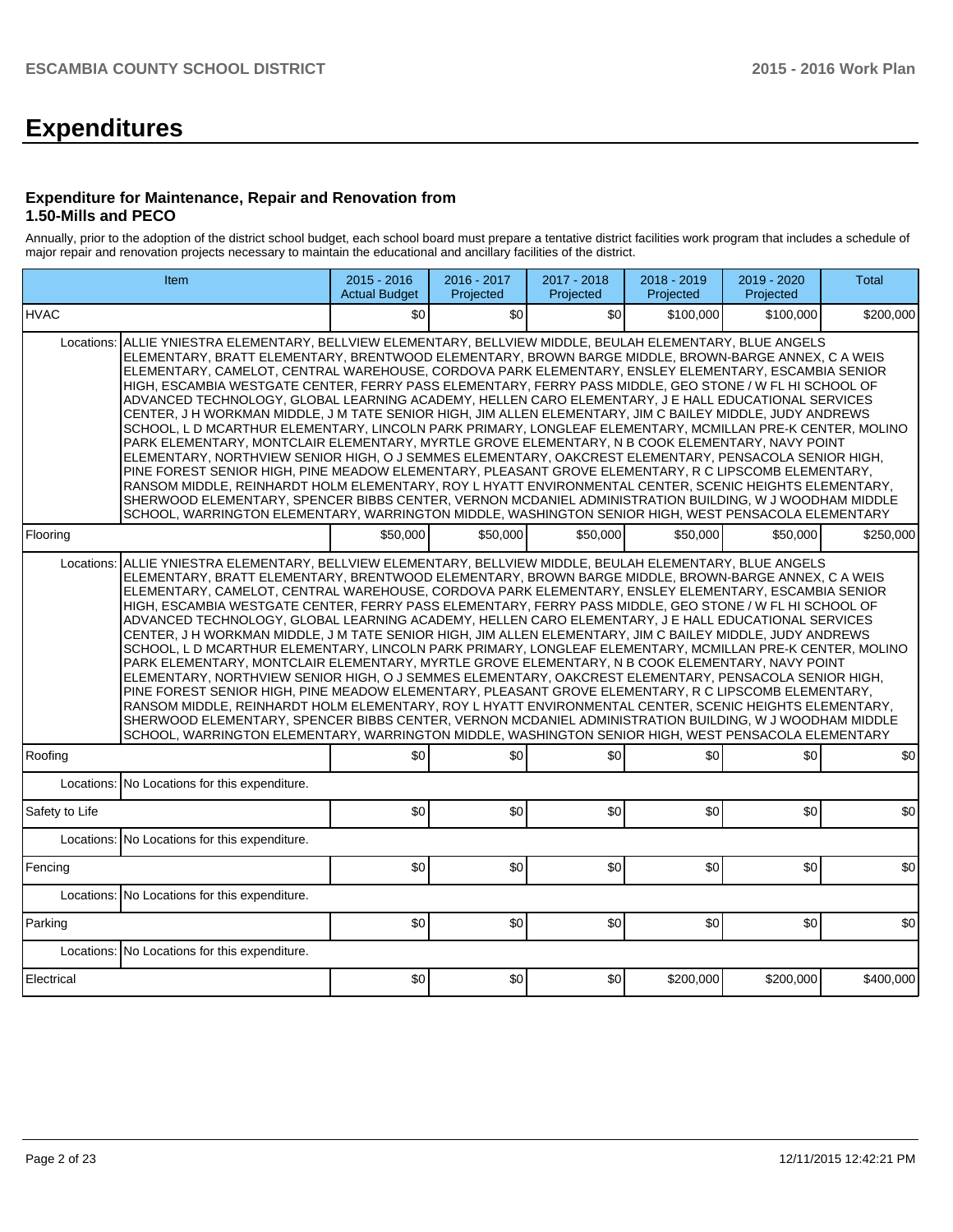|                                  | Locations: ALLIE YNIESTRA ELEMENTARY, BELLVIEW ELEMENTARY, BELLVIEW MIDDLE, BEULAH ELEMENTARY, BLUE ANGELS<br>ELEMENTARY, BRATT ELEMENTARY, BRENTWOOD ELEMENTARY, BROWN BARGE MIDDLE, BROWN-BARGE ANNEX, C A WEIS<br>ELEMENTARY, CAMELOT, CENTRAL WAREHOUSE, CORDOVA PARK ELEMENTARY, ENSLEY ELEMENTARY, ESCAMBIA SENIOR<br>HIIGH. ESCAMBIA WESTGATE CENTER. FERRY PASS ELEMENTARY. FERRY PASS MIDDLE. GEO STONE / W FL HI SCHOOL OF<br>ADVANCED TECHNOLOGY, GLOBAL LEARNING ACADEMY, J E HALL EDUCATIONAL SERVICES CENTER, J H WORKMAN MIDDLE, J<br>M TATE SENIOR HIGH, JIM ALLEN ELEMENTARY, JIM C BAILEY MIDDLE, JUDY ANDREWS SCHOOL, L D MCARTHUR ELEMENTARY,<br>LINCOLN PARK PRIMARY, LONGLEAF ELEMENTARY, MCMILLAN PRE-K CENTER, MOLINO PARK ELEMENTARY, MONTCLAIR<br>ELEMENTARY, MYRTLE GROVE ELEMENTARY, N B COOK ELEMENTARY, NAVY POINT ELEMENTARY, NORTHVIEW SENIOR HIGH, O<br>J SEMMES ELEMENTARY, OAKCREST ELEMENTARY, PENSACOLA SENIOR HIGH, PINE FOREST SENIOR HIGH, PINE MEADOW<br>ELEMENTARY, PLEASANT GROVE ELEMENTARY, R C LIPSCOMB ELEMENTARY, RANSOM MIDDLE, REINHARDT HOLM<br>ELEMENTARY, ROY L HYATT ENVIRONMENTAL CENTER, SCENIC HEIGHTS ELEMENTARY, SHERWOOD ELEMENTARY, SPENCER<br>BIBBS CENTER, VERNON MCDANIEL ADMINISTRATION BUILDING, W J WOODHAM MIDDLE SCHOOL, WARRINGTON ELEMENTARY,<br>WARRINGTON MIDDLE. WASHINGTON SENIOR HIGH. WEST PENSACOLA ELEMENTARY                         |           |           |           |             |             |             |  |  |
|----------------------------------|----------------------------------------------------------------------------------------------------------------------------------------------------------------------------------------------------------------------------------------------------------------------------------------------------------------------------------------------------------------------------------------------------------------------------------------------------------------------------------------------------------------------------------------------------------------------------------------------------------------------------------------------------------------------------------------------------------------------------------------------------------------------------------------------------------------------------------------------------------------------------------------------------------------------------------------------------------------------------------------------------------------------------------------------------------------------------------------------------------------------------------------------------------------------------------------------------------------------------------------------------------------------------------------------------------------------------------------------------------------------------------------------------------------------|-----------|-----------|-----------|-------------|-------------|-------------|--|--|
| Fire Alarm                       |                                                                                                                                                                                                                                                                                                                                                                                                                                                                                                                                                                                                                                                                                                                                                                                                                                                                                                                                                                                                                                                                                                                                                                                                                                                                                                                                                                                                                      | \$0       | \$0       | \$0       | \$400,000   | \$400,000   | \$800,000   |  |  |
| Locations:                       | ALLIE YNIESTRA ELEMENTARY, BELLVIEW ELEMENTARY, BELLVIEW MIDDLE, BEULAH ELEMENTARY, BLUE ANGELS<br>ELEMENTARY, BRATT ELEMENTARY, BRENTWOOD ELEMENTARY, BROWN BARGE MIDDLE, BROWN-BARGE ANNEX, C A WEIS<br>ELEMENTARY, CAMELOT, CENTRAL WAREHOUSE, CORDOVA PARK ELEMENTARY, ENSLEY ELEMENTARY, ESCAMBIA SENIOR<br>HIGH, ESCAMBIA WESTGATE CENTER, FERRY PASS ELEMENTARY, FERRY PASS MIDDLE, GEO STONE / W FL HI SCHOOL OF<br>ADVANCED TECHNOLOGY, GLOBAL LEARNING ACADEMY, HELLEN CARO ELEMENTARY, J E HALL EDUCATIONAL SERVICES<br>CENTER, J H WORKMAN MIDDLE, J M TATE SENIOR HIGH, JIM ALLEN ELEMENTARY, JIM C BAILEY MIDDLE, JUDY ANDREWS<br>SCHOOL, L D MCARTHUR ELEMENTARY, LINCOLN PARK PRIMARY, LONGLEAF ELEMENTARY, MCMILLAN PRE-K CENTER, MOLINO<br>PARK ELEMENTARY, MONTCLAIR ELEMENTARY, MYRTLE GROVE ELEMENTARY, N B COOK ELEMENTARY, NAVY POINT<br>ELEMENTARY, NORTHVIEW SENIOR HIGH, O J SEMMES ELEMENTARY, OAKCREST ELEMENTARY, PENSACOLA SENIOR HIGH,<br>PINE FOREST SENIOR HIGH, PINE MEADOW ELEMENTARY, PLEASANT GROVE ELEMENTARY, R C LIPSCOMB ELEMENTARY,<br>RANSOM MIDDLE, REINHARDT HOLM ELEMENTARY, ROY L HYATT ENVIRONMENTAL CENTER, SCENIC HEIGHTS ELEMENTARY,<br>SHERWOOD ELEMENTARY, SPENCER BIBBS CENTER, VERNON MCDANIEL ADMINISTRATION BUILDING, W J WOODHAM MIDDLE<br>SCHOOL, WARRINGTON ELEMENTARY, WARRINGTON MIDDLE, WASHINGTON SENIOR HIGH, WEST PENSACOLA ELEMENTARY             |           |           |           |             |             |             |  |  |
| Telephone/Intercom System        |                                                                                                                                                                                                                                                                                                                                                                                                                                                                                                                                                                                                                                                                                                                                                                                                                                                                                                                                                                                                                                                                                                                                                                                                                                                                                                                                                                                                                      | \$0       | \$0       | \$0       | \$0         | \$0         | \$0         |  |  |
|                                  | Locations: No Locations for this expenditure.                                                                                                                                                                                                                                                                                                                                                                                                                                                                                                                                                                                                                                                                                                                                                                                                                                                                                                                                                                                                                                                                                                                                                                                                                                                                                                                                                                        |           |           |           |             |             |             |  |  |
| <b>Closed Circuit Television</b> |                                                                                                                                                                                                                                                                                                                                                                                                                                                                                                                                                                                                                                                                                                                                                                                                                                                                                                                                                                                                                                                                                                                                                                                                                                                                                                                                                                                                                      | \$0       | \$0       | \$0       | \$0         | \$0         | \$0         |  |  |
|                                  | Locations: No Locations for this expenditure.                                                                                                                                                                                                                                                                                                                                                                                                                                                                                                                                                                                                                                                                                                                                                                                                                                                                                                                                                                                                                                                                                                                                                                                                                                                                                                                                                                        |           |           |           |             |             |             |  |  |
| Paint                            |                                                                                                                                                                                                                                                                                                                                                                                                                                                                                                                                                                                                                                                                                                                                                                                                                                                                                                                                                                                                                                                                                                                                                                                                                                                                                                                                                                                                                      | \$711,615 | \$711,615 | \$711,615 | \$711,615   | \$711,615   | \$3,558,075 |  |  |
|                                  | Locations: ALLIE YNIESTRA ELEMENTARY, BELLVIEW ELEMENTARY, BELLVIEW MIDDLE, BEULAH ELEMENTARY, BLUE ANGELS<br>ELEMENTARY, BRATT ELEMENTARY, BRENTWOOD ELEMENTARY, BROWN BARGE MIDDLE, BROWN-BARGE ANNEX, C A WEIS<br>ELEMENTARY, CAMELOT, CENTRAL WAREHOUSE, CORDOVA PARK ELEMENTARY, ENSLEY ELEMENTARY, ESCAMBIA SENIOR <br>HIGH, ESCAMBIA WESTGATE CENTER, FERRY PASS ELEMENTARY, FERRY PASS MIDDLE, GEO STONE / W FL HI SCHOOL OF<br>ADVANCED TECHNOLOGY, GLOBAL LEARNING ACADEMY, HELLEN CARO ELEMENTARY, J E HALL EDUCATIONAL SERVICES<br>CENTER, J H WORKMAN MIDDLE, J M TATE SENIOR HIGH, JIM ALLEN ELEMENTARY, JIM C BAILEY MIDDLE, JUDY ANDREWS<br>SCHOOL, L D MCARTHUR ELEMENTARY, LINCOLN PARK PRIMARY, LONGLEAF ELEMENTARY, MCMILLAN PRE-K CENTER, MOLINO<br>PARK ELEMENTARY, MONTCLAIR ELEMENTARY, MYRTLE GROVE ELEMENTARY, N B COOK ELEMENTARY, NAVY POINT<br>ELEMENTARY, NORTHVIEW SENIOR HIGH, O J SEMMES ELEMENTARY, OAKCREST ELEMENTARY, PENSACOLA SENIOR HIGH,<br>PINE FOREST SENIOR HIGH, PINE MEADOW ELEMENTARY, PLEASANT GROVE ELEMENTARY, R C LIPSCOMB ELEMENTARY,<br>RANSOM MIDDLE, REINHARDT HOLM ELEMENTARY, ROY L HYATT ENVIRONMENTAL CENTER, SCENIC HEIGHTS ELEMENTARY,<br>SHERWOOD ELEMENTARY, SPENCER BIBBS CENTER, VERNON MCDANIEL ADMINISTRATION BUILDING, W J WOODHAM MIDDLE<br>SCHOOL, WARRINGTON ELEMENTARY, WARRINGTON MIDDLE, WASHINGTON SENIOR HIGH, WEST PENSACOLA ELEMENTARY |           |           |           |             |             |             |  |  |
| Maintenance/Repair               |                                                                                                                                                                                                                                                                                                                                                                                                                                                                                                                                                                                                                                                                                                                                                                                                                                                                                                                                                                                                                                                                                                                                                                                                                                                                                                                                                                                                                      | \$0       | \$0       | \$0       | \$0         | \$0         | \$0         |  |  |
|                                  | Locations: No Locations for this expenditure.                                                                                                                                                                                                                                                                                                                                                                                                                                                                                                                                                                                                                                                                                                                                                                                                                                                                                                                                                                                                                                                                                                                                                                                                                                                                                                                                                                        |           |           |           |             |             |             |  |  |
|                                  | <b>Sub Total:</b>                                                                                                                                                                                                                                                                                                                                                                                                                                                                                                                                                                                                                                                                                                                                                                                                                                                                                                                                                                                                                                                                                                                                                                                                                                                                                                                                                                                                    | \$761,615 | \$761,615 | \$761,615 | \$1,461,615 | \$1,461,615 | \$5,208,075 |  |  |

| <b>PECO Maintenance Expenditures</b> | \$912,198 | \$1.277.077 | \$1.419.434 | \$1,682,306 | \$1.817.725 | \$7,108,740 |
|--------------------------------------|-----------|-------------|-------------|-------------|-------------|-------------|
| 1.50 Mill Sub Total: I               | \$792,845 | \$427,966   | \$285,609   | \$722.737   | \$587,318   | \$2.816.475 |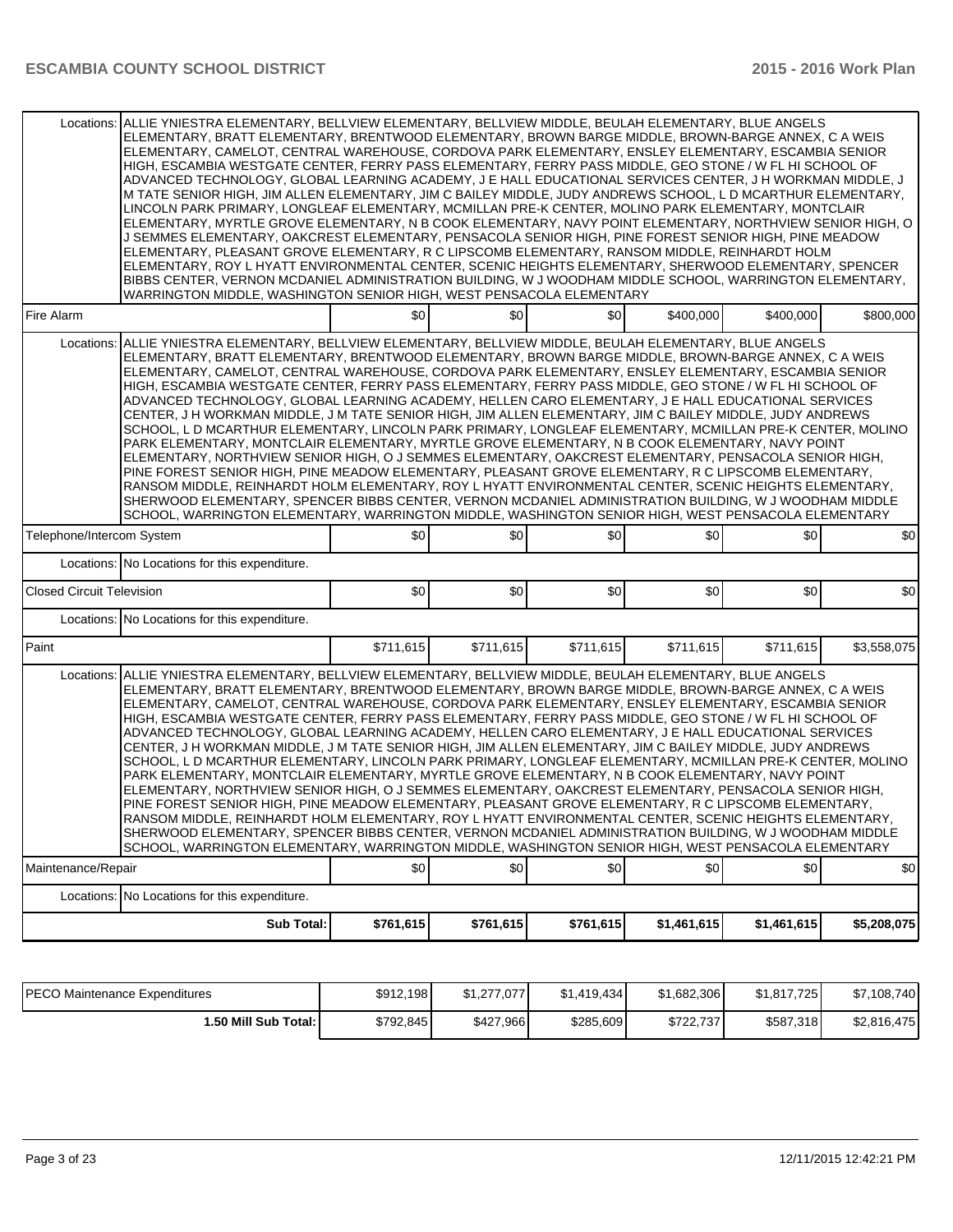|                                             | <b>Other Items</b>                                                                                                                                                                                                                                                                                                                                                                                                                                                                                                                                                                                                                                                                                                                                                                                                                                                                                                                                                                                                                                                                                                                                                                                                                                                                                                                                                                                                 | $2015 - 2016$<br><b>Actual Budget</b> | 2016 - 2017<br>Projected | 2017 - 2018<br>Projected | 2018 - 2019<br>Projected | 2019 - 2020<br>Projected | Total       |  |  |
|---------------------------------------------|--------------------------------------------------------------------------------------------------------------------------------------------------------------------------------------------------------------------------------------------------------------------------------------------------------------------------------------------------------------------------------------------------------------------------------------------------------------------------------------------------------------------------------------------------------------------------------------------------------------------------------------------------------------------------------------------------------------------------------------------------------------------------------------------------------------------------------------------------------------------------------------------------------------------------------------------------------------------------------------------------------------------------------------------------------------------------------------------------------------------------------------------------------------------------------------------------------------------------------------------------------------------------------------------------------------------------------------------------------------------------------------------------------------------|---------------------------------------|--------------------------|--------------------------|--------------------------|--------------------------|-------------|--|--|
| District Wide Preventative Maintenance      |                                                                                                                                                                                                                                                                                                                                                                                                                                                                                                                                                                                                                                                                                                                                                                                                                                                                                                                                                                                                                                                                                                                                                                                                                                                                                                                                                                                                                    | \$60,000                              | \$60,000                 | \$60,000                 | \$60,000                 | \$60,000                 | \$300,000   |  |  |
|                                             | Locations ALLIE YNIESTRA ELEMENTARY, BELLVIEW ELEMENTARY, BELLVIEW MIDDLE, BEULAH ELEMENTARY, BLUE ANGELS<br>ELEMENTARY, BRATT ELEMENTARY, BRENTWOOD ELEMENTARY, BROWN BARGE MIDDLE, BROWN-BARGE ANNEX, C A WEIS<br>ELEMENTARY, CAMELOT, CENTRAL WAREHOUSE, CORDOVA PARK ELEMENTARY, ENSLEY ELEMENTARY, ESCAMBIA SENIOR<br>HIGH, ESCAMBIA WESTGATE CENTER, FERRY PASS ELEMENTARY, FERRY PASS MIDDLE, GEO STONE / W FL HI SCHOOL OF<br>ADVANCED TECHNOLOGY, GLOBAL LEARNING ACADEMY, HELLEN CARO ELEMENTARY, J E HALL EDUCATIONAL SERVICES<br>CENTER, J H WORKMAN MIDDLE, J M TATE SENIOR HIGH, JIM ALLEN ELEMENTARY, JIM C BAILEY MIDDLE, JUDY ANDREWS<br>SCHOOL, L D MCARTHUR ELEMENTARY, LINCOLN PARK PRIMARY, LONGLEAF ELEMENTARY, MCMILLAN PRE-K CENTER,<br>MOLINO PARK ELEMENTARY, MONTCLAIR ELEMENTARY, MYRTLE GROVE ELEMENTARY, N B COOK ELEMENTARY, NAVY POINT<br>ELEMENTARY, NORTHVIEW SENIOR HIGH, O J SEMMES ELEMENTARY, OAKCREST ELEMENTARY, PENSACOLA SENIOR HIGH,<br>PINE FOREST SENIOR HIGH, PINE MEADOW ELEMENTARY, PLEASANT GROVE ELEMENTARY, R C LIPSCOMB ELEMENTARY,<br>RANSOM MIDDLE, REINHARDT HOLM ELEMENTARY, ROY L HYATT ENVIRONMENTAL CENTER, SCENIC HEIGHTS ELEMENTARY,<br>SHERWOOD ELEMENTARY, SPENCER BIBBS CENTER, VERNON MCDANIEL ADMINISTRATION BUILDING, W J WOODHAM MIDDLE<br>SCHOOL, WARRINGTON ELEMENTARY, WARRINGTON MIDDLE, WASHINGTON SENIOR HIGH, WEST PENSACOLA ELEMENTARY |                                       |                          |                          |                          |                          |             |  |  |
| Bleacher Repair and Replace Cycle           |                                                                                                                                                                                                                                                                                                                                                                                                                                                                                                                                                                                                                                                                                                                                                                                                                                                                                                                                                                                                                                                                                                                                                                                                                                                                                                                                                                                                                    | \$38,039                              | \$38,039                 | \$38,039                 | \$38,039                 | \$38,039                 | \$190,195   |  |  |
|                                             | Locations BELLVIEW MIDDLE, BROWN BARGE MIDDLE, ERNEST WARD MIDDLE, ESCAMBIA SENIOR HIGH, FERRY PASS MIDDLE, GEO<br>STONE / W FL HI SCHOOL OF ADVANCED TECHNOLOGY, J H WORKMAN MIDDLE, J M TATE SENIOR HIGH, PENSACOLA SENIOR<br>HIGH, PINE FOREST SENIOR HIGH, RANSOM MIDDLE, W J WOODHAM MIDDLE SCHOOL, WARRINGTON MIDDLE, WASHINGTON<br><b>SENIOR HIGH</b>                                                                                                                                                                                                                                                                                                                                                                                                                                                                                                                                                                                                                                                                                                                                                                                                                                                                                                                                                                                                                                                       |                                       |                          |                          |                          |                          |             |  |  |
| Energy Management DDC Controls              |                                                                                                                                                                                                                                                                                                                                                                                                                                                                                                                                                                                                                                                                                                                                                                                                                                                                                                                                                                                                                                                                                                                                                                                                                                                                                                                                                                                                                    | \$38,039                              | \$38,039                 | \$38,039                 | \$38,039                 | \$38,039                 | \$190,195   |  |  |
|                                             | Locations ALLIE YNIESTRA ELEMENTARY, BELLVIEW ELEMENTARY, BELLVIEW MIDDLE, BEULAH ELEMENTARY, BLUE ANGELS<br>ELEMENTARY, BRATT ELEMENTARY, BRENTWOOD ELEMENTARY, BROWN BARGE MIDDLE, BROWN-BARGE ANNEX, C A WEIS<br>ELEMENTARY, CAMELOT, CENTRAL WAREHOUSE, CORDOVA PARK ELEMENTARY, ENSLEY ELEMENTARY, ESCAMBIA SENIOR<br>HIGH, ESCAMBIA WESTGATE CENTER, FERRY PASS ELEMENTARY, FERRY PASS MIDDLE, GEO STONE / W FL HI SCHOOL OF<br>ADVANCED TECHNOLOGY, GLOBAL LEARNING ACADEMY, HELLEN CARO ELEMENTARY, J E HALL EDUCATIONAL SERVICES<br>CENTER, J H WORKMAN MIDDLE, J M TATE SENIOR HIGH, JIM ALLEN ELEMENTARY, JIM C BAILEY MIDDLE, JUDY ANDREWS<br>SCHOOL, LD MCARTHUR ELEMENTARY, LINCOLN PARK PRIMARY, LONGLEAF ELEMENTARY, MCMILLAN PRE-K CENTER,<br>MOLINO PARK ELEMENTARY, MONTCLAIR ELEMENTARY, MYRTLE GROVE ELEMENTARY, N B COOK ELEMENTARY, NAVY POINT<br>ELEMENTARY, NORTHVIEW SENIOR HIGH, O J SEMMES ELEMENTARY, OAKCREST ELEMENTARY, PENSACOLA SENIOR HIGH,<br>PINE FOREST SENIOR HIGH, PINE MEADOW ELEMENTARY, PLEASANT GROVE ELEMENTARY, R C LIPSCOMB ELEMENTARY,<br>RANSOM MIDDLE, REINHARDT HOLM ELEMENTARY, ROY L HYATT ENVIRONMENTAL CENTER, SCENIC HEIGHTS ELEMENTARY,<br>SHERWOOD ELEMENTARY, SPENCER BIBBS CENTER, VERNON MCDANIEL ADMINISTRATION BUILDING, W J WOODHAM MIDDLE<br>SCHOOL, WARRINGTON ELEMENTARY, WARRINGTON MIDDLE, WASHINGTON SENIOR HIGH, WEST PENSACOLA ELEMENTARY  |                                       |                          |                          |                          |                          |             |  |  |
| <b>Facilities Planning Salary Abatement</b> |                                                                                                                                                                                                                                                                                                                                                                                                                                                                                                                                                                                                                                                                                                                                                                                                                                                                                                                                                                                                                                                                                                                                                                                                                                                                                                                                                                                                                    | \$732,845                             | \$732,845                | \$732,845                | \$732,845                | \$732,845                | \$3,664,225 |  |  |
|                                             | Locations J E HALL EDUCATIONAL SERVICES CENTER                                                                                                                                                                                                                                                                                                                                                                                                                                                                                                                                                                                                                                                                                                                                                                                                                                                                                                                                                                                                                                                                                                                                                                                                                                                                                                                                                                     |                                       |                          |                          |                          |                          |             |  |  |
| Undistibuted Door Replacement Cycle         |                                                                                                                                                                                                                                                                                                                                                                                                                                                                                                                                                                                                                                                                                                                                                                                                                                                                                                                                                                                                                                                                                                                                                                                                                                                                                                                                                                                                                    | \$50,000                              | \$50,000                 | \$50,000                 | \$50,000                 | \$50,000                 | \$250,000   |  |  |
| Undistributed Asbestos Abatement            | Locations ALLIE YNIESTRA ELEMENTARY, BELLVIEW ELEMENTARY, BELLVIEW MIDDLE, BEULAH ELEMENTARY, BLUE ANGELS<br>ELEMENTARY, BRATT ELEMENTARY, BRENTWOOD ELEMENTARY, BROWN BARGE MIDDLE, BROWN-BARGE ANNEX, C A WEIS<br>ELEMENTARY, CAMELOT, CENTRAL WAREHOUSE, CORDOVA PARK ELEMENTARY, ENSLEY ELEMENTARY, ESCAMBIA SENIOR<br>HIGH, ESCAMBIA WESTGATE CENTER, FERRY PASS ELEMENTARY, FERRY PASS MIDDLE, GEO STONE / W FL HI SCHOOL OF<br>ADVANCED TECHNOLOGY, GLOBAL LEARNING ACADEMY, HELLEN CARO ELEMENTARY, J E HALL EDUCATIONAL SERVICES<br>CENTER, J H WORKMAN MIDDLE, J M TATE SENIOR HIGH, JIM ALLEN ELEMENTARY, JIM C BAILEY MIDDLE, JUDY ANDREWS<br>SCHOOL, L D MCARTHUR ELEMENTARY, LINCOLN PARK PRIMARY, LONGLEAF ELEMENTARY, MCMILLAN PRE-K CENTER,<br>MOLINO PARK ELEMENTARY, MONTCLAIR ELEMENTARY, MYRTLE GROVE ELEMENTARY, N B COOK ELEMENTARY, NAVY POINT<br>ELEMENTARY, NORTHVIEW SENIOR HIGH, O J SEMMES ELEMENTARY, OAKCREST ELEMENTARY, PENSACOLA SENIOR HIGH,<br>PINE FOREST SENIOR HIGH, PINE MEADOW ELEMENTARY, PLEASANT GROVE ELEMENTARY, R C LIPSCOMB ELEMENTARY,<br>RANSOM MIDDLE, REINHARDT HOLM ELEMENTARY, ROY L HYATT ENVIRONMENTAL CENTER, SCENIC HEIGHTS ELEMENTARY,<br>SHERWOOD ELEMENTARY, SPENCER BIBBS CENTER, VERNON MCDANIEL ADMINISTRATION BUILDING, W J WOODHAM MIDDLE<br>SCHOOL, WARRINGTON ELEMENTARY, WARRINGTON MIDDLE, WASHINGTON SENIOR HIGH, WEST PENSACOLA ELEMENTARY | \$24,505                              | \$24,505                 | \$24,505                 | \$24,505                 | \$24,505                 | \$122,525   |  |  |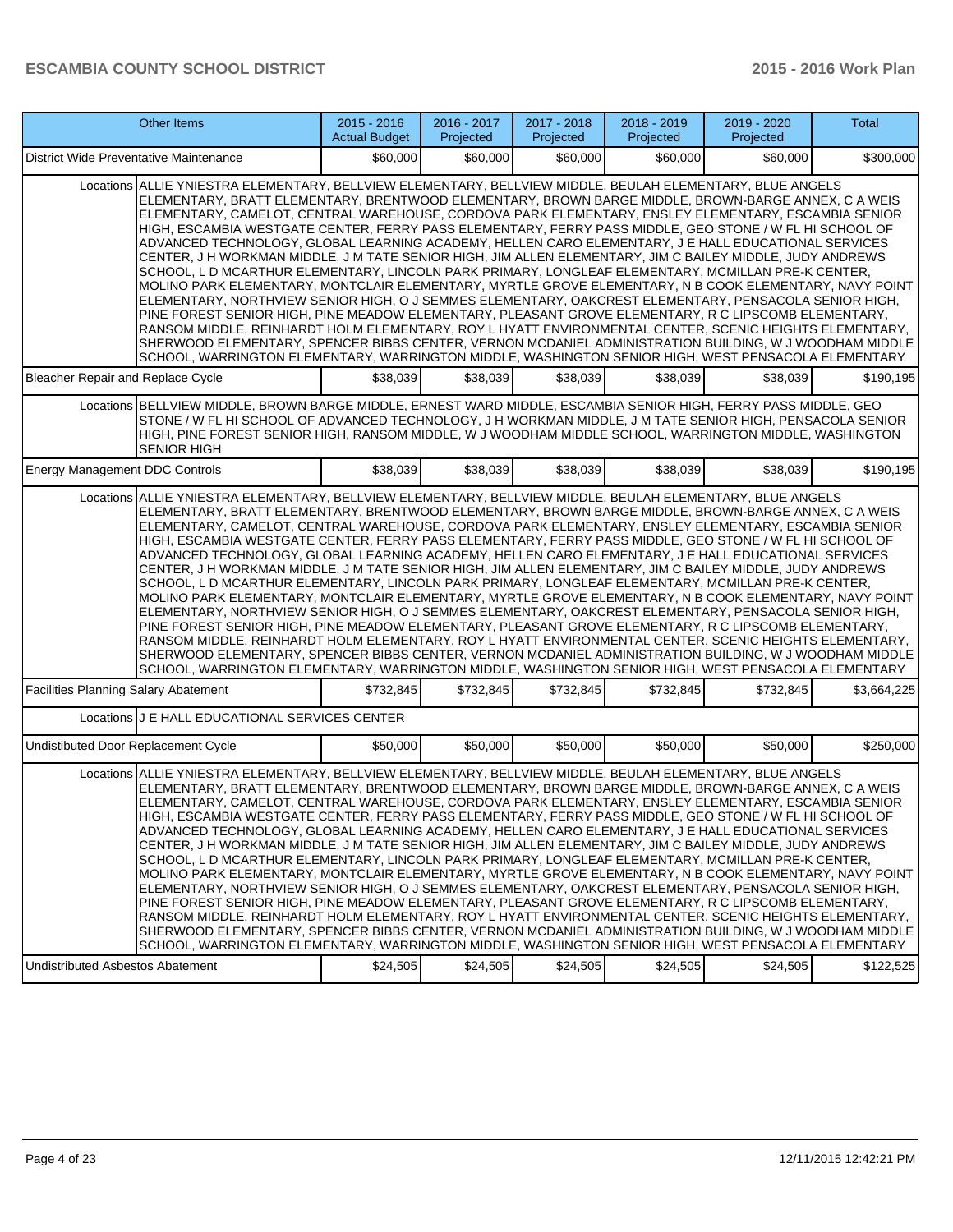| Locations ALLIE YNIESTRA ELEMENTARY. BELLVIEW ELEMENTARY. BELLVIEW MIDDLE. BEULAH ELEMENTARY. BLUE ANGELS |             |             |             |             |             |             |
|-----------------------------------------------------------------------------------------------------------|-------------|-------------|-------------|-------------|-------------|-------------|
| IELEMENTARY. BRATT ELEMENTARY. BRENTWOOD ELEMENTARY. BROWN BARGE MIDDLE. BROWN-BARGE ANNEX. C A WEIS      |             |             |             |             |             |             |
| ELEMENTARY, CAMELOT, CENTRAL WAREHOUSE, CORDOVA PARK ELEMENTARY, ENSLEY ELEMENTARY, ESCAMBIA SENIOR       |             |             |             |             |             |             |
| HIGH, ESCAMBIA WESTGATE CENTER, FERRY PASS ELEMENTARY, FERRY PASS MIDDLE, GEO STONE / W FL HI SCHOOL OF   |             |             |             |             |             |             |
| ADVANCED TECHNOLOGY, GLOBAL LEARNING ACADEMY, HELLEN CARO ELEMENTARY, J E HALL EDUCATIONAL SERVICES       |             |             |             |             |             |             |
| CENTER, J H WORKMAN MIDDLE, J M TATE SENIOR HIGH, JIM ALLEN ELEMENTARY, JIM C BAILEY MIDDLE, JUDY ANDREWS |             |             |             |             |             |             |
| ISCHOOL. L D MCARTHUR ELEMENTARY. LINCOLN PARK PRIMARY. LONGLEAF ELEMENTARY. MCMILLAN PRE-K CENTER.       |             |             |             |             |             |             |
| MOLINO PARK ELEMENTARY, MONTCLAIR ELEMENTARY, MYRTLE GROVE ELEMENTARY, N B COOK ELEMENTARY, NAVY POINT    |             |             |             |             |             |             |
| IELEMENTARY, NORTHVIEW SENIOR HIGH, O J SEMMES ELEMENTARY, OAKCREST ELEMENTARY, PENSACOLA SENIOR HIGH,    |             |             |             |             |             |             |
| PINE FOREST SENIOR HIGH. PINE MEADOW ELEMENTARY. PLEASANT GROVE ELEMENTARY. R C LIPSCOMB ELEMENTARY.      |             |             |             |             |             |             |
| IRANSOM MIDDLE. REINHARDT HOLM ELEMENTARY. ROY L HYATT ENVIRONMENTAL CENTER. SCENIC HEIGHTS ELEMENTARY. . |             |             |             |             |             |             |
| SHERWOOD ELEMENTARY, SPENCER BIBBS CENTER, VERNON MCDANIEL ADMINISTRATION BUILDING, W J WOODHAM MIDDLE    |             |             |             |             |             |             |
| SCHOOL, WARRINGTON ELEMENTARY, WARRINGTON MIDDLE, WASHINGTON SENIOR HIGH, WEST PENSACOLA ELEMENTARY       |             |             |             |             |             |             |
| Total:                                                                                                    | \$1,705,043 | \$1,705,043 | \$1,705,043 | \$2,405,043 | \$2,405,043 | \$9,925,215 |

# **Local 1.50 Mill Expenditure For Maintenance, Repair and Renovation**

Anticipated expenditures expected from local funding sources over the years covered by the current work plan.

| Item                                                         | $2015 - 2016$<br><b>Actual Budget</b> | 2016 - 2017<br>Projected | 2017 - 2018<br>Projected | 2018 - 2019<br>Projected | 2019 - 2020<br>Projected | <b>Total</b>  |
|--------------------------------------------------------------|---------------------------------------|--------------------------|--------------------------|--------------------------|--------------------------|---------------|
| Remaining Maint and Repair from 1.5 Mills                    | \$792,845                             | \$427,966                | \$285,609                | \$722,737                | \$587,318                | \$2,816,475   |
| Maintenance/Repair Salaries                                  | \$0                                   | \$0                      | \$0                      | \$0                      | \$0                      | \$0           |
| <b>School Bus Purchases</b>                                  | \$4,075,210                           | \$5,380,734              | \$6,846,120              | \$6,990,917              | \$6,961,798              | \$30,254,779  |
| <b>Other Vehicle Purchases</b>                               | \$0                                   | \$150,000                | \$180,000                | \$200,000                | \$300,000                | \$830,000     |
| Capital Outlay Equipment                                     | \$4,961,546                           | \$4,763,151              | \$4,700,000              | \$5,129,930              | \$5,850,000              | \$25,404,627  |
| Rent/Lease Payments                                          | \$0                                   | \$0                      | \$0                      | \$0                      | \$0                      | \$0           |
| <b>COP Debt Service</b>                                      | \$4,410,580                           | \$5,000,000              | \$5,000,000              | \$5,000,000              | \$5,000,000              | \$24,410,580  |
| Rent/Lease Relocatables                                      | \$0                                   | \$0                      | \$0                      | \$0                      | \$0                      | \$0           |
| <b>Environmental Problems</b>                                | \$0                                   | \$0                      | \$0                      | \$0                      | \$0                      | \$0           |
| s.1011.14 Debt Service                                       | \$0                                   | \$0                      | \$0                      | \$0                      | \$0                      | \$0           |
| <b>Special Facilities Construction Account</b>               | \$0                                   | \$0                      | \$0                      | \$0                      | \$0                      | \$0           |
| Premiums for Property Casualty Insurance - 1011.71<br>(4a,b) | \$0                                   | \$0                      | \$0                      | \$0                      | \$0                      | \$0           |
| <b>Qualified School Construction Bonds (QSCB)</b>            | \$0                                   | \$0                      | \$0                      | \$0                      | \$0                      | \$0           |
| Qualified Zone Academy Bonds (QZAB)                          | \$0                                   | \$0                      | \$0                      | \$0                      | \$0                      | \$0           |
| Property Insurance                                           | \$2,500,000                           | \$3,000,000              | \$3,000,000              | \$3,000,000              | \$3,000,000              | \$14,500,000  |
| Maintenance Transfer                                         | \$4,700,000                           | \$6,246,935              | \$6,309,404              | \$6,372,498              | \$6,549,948              | \$30,178,785  |
| Software                                                     | \$100,000                             | \$0                      | \$0                      | \$0                      | \$0                      | \$100,000     |
| Portable Classroom Renovation                                | \$0                                   | \$0                      | \$0                      | \$350,000                | \$350,000                | \$700,000     |
| <b>Local Expenditure Totals:</b>                             | \$21,540,181                          | \$24,968,786             | \$26,321,133             | \$27,766,082             | \$28,599,064             | \$129,195,246 |

# **Revenue**

# **1.50 Mill Revenue Source**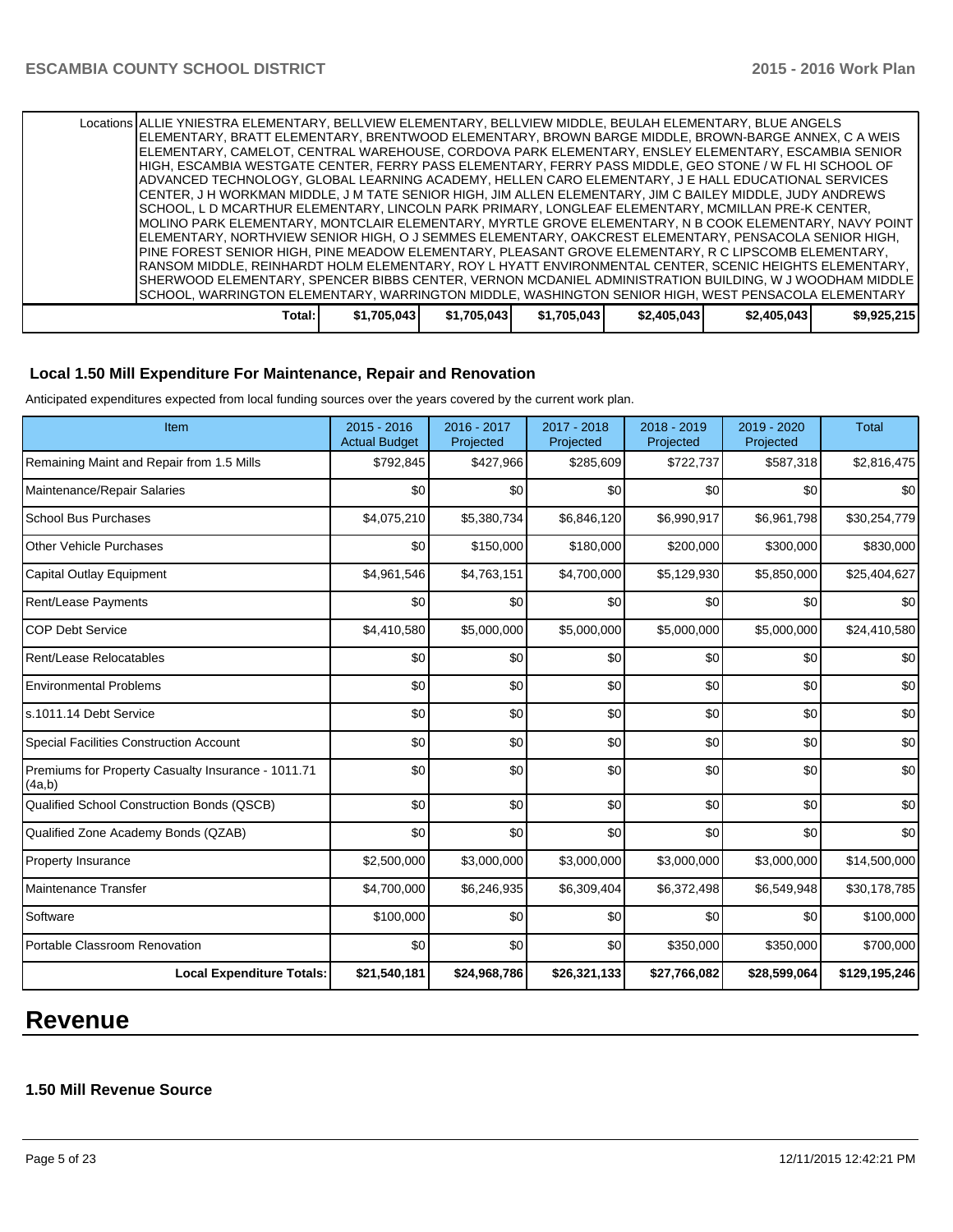Schedule of Estimated Capital Outlay Revenue from each currently approved source which is estimated to be available for expenditures on the projects included in the tentative district facilities work program. All amounts are NET after considering carryover balances, interest earned, new COP's, 1011.14 and 1011.15 loans, etc. Districts cannot use 1.5-Mill funds for salaries except for those explicitly associated with maintenance/repair projects. (1011.71 (5), F.S.)

| <b>Item</b>                                                                         | Fund | $2015 - 2016$<br><b>Actual Value</b> | $2016 - 2017$<br>Projected | $2017 - 2018$<br>Projected | $2018 - 2019$<br>Projected | $2019 - 2020$<br>Projected | Total            |
|-------------------------------------------------------------------------------------|------|--------------------------------------|----------------------------|----------------------------|----------------------------|----------------------------|------------------|
| (1) Non-exempt property<br>lassessed valuation                                      |      | \$16,425,833,308                     | \$17,339,435,048           | \$18,278,564,579           | \$19,282,001,306           | \$19,860,461,345           | \$91,186,295,586 |
| (2) The Millege projected for<br>discretionary capital outlay per<br>ls.1011.71     |      | 1.37                                 | 1.50                       | 1.50                       | 1.50                       | 1.50                       |                  |
| $(3)$ Full value of the 1.50-Mill<br>discretionary capital outlay per<br>ls.1011.71 |      | \$27,595,400                         | \$29.130.251               | \$30,707,988               | \$32,393,762               | \$33,365,575               | \$153,192,976    |
| $(4)$ Value of the portion of the 1.50<br>I-Mill ACTUALLY levied                    | 370  | \$21,540,181                         | \$24.968.786               | \$26,321,133               | \$27,766,082               | \$28,599,064               | \$129,195,246    |
| $(5)$ Difference of lines $(3)$ and $(4)$                                           |      | \$6,055,219                          | \$4,161,465                | \$4,386,855                | \$4,627,680                | \$4,766,511                | \$23,997,730     |

# **PECO Revenue Source**

The figure in the row designated "PECO Maintenance" will be subtracted from funds available for new construction because PECO maintenance dollars cannot be used for new construction.

| Item                                  | Fund | $2015 - 2016$<br><b>Actual Budget</b> | $2016 - 2017$<br>Projected | 2017 - 2018<br>Projected | $2018 - 2019$<br>Projected | $2019 - 2020$<br>Projected | Total       |
|---------------------------------------|------|---------------------------------------|----------------------------|--------------------------|----------------------------|----------------------------|-------------|
| <b>PECO New Construction</b>          | 340  | \$O I                                 | \$0                        | \$0                      | \$0 <sub>0</sub>           | \$0                        | \$0         |
| <b>IPECO Maintenance Expenditures</b> |      | \$912.198                             | \$1,277,077                | \$1.419.434              | \$1,682,306                | \$1,817,725                | \$7,108,740 |
|                                       |      | \$912.198                             | \$1,277,077                | \$1,419,434              | \$1,682,306                | \$1,817,725                | \$7,108,740 |

## **CO & DS Revenue Source**

Revenue from Capital Outlay and Debt Service funds.

| Item                                               | Fund | $2015 - 2016$<br><b>Actual Budget</b> | $2016 - 2017$<br>Projected | 2017 - 2018<br>Projected | $2018 - 2019$<br>Projected | $2019 - 2020$<br>Projected | Total       |
|----------------------------------------------------|------|---------------------------------------|----------------------------|--------------------------|----------------------------|----------------------------|-------------|
| ICO & DS Cash Flow-through<br><b>I</b> Distributed | 360  | \$315.220                             | \$315.220                  | \$315.220                | \$315.220                  | \$315.220                  | \$1,576,100 |
| ICO & DS Interest on<br>Undistributed CO           | 360  | \$11.229                              | \$11,229                   | \$11.229                 | \$11.229                   | \$11.229                   | \$56,145    |
|                                                    |      | \$326,449                             | \$326,449                  | \$326,449                | \$326,449                  | \$326,449                  | \$1,632,245 |

## **Fair Share Revenue Source**

All legally binding commitments for proportionate fair-share mitigation for impacts on public school facilities must be included in the 5-year district work program.

Nothing reported for this section.

#### **Sales Surtax Referendum**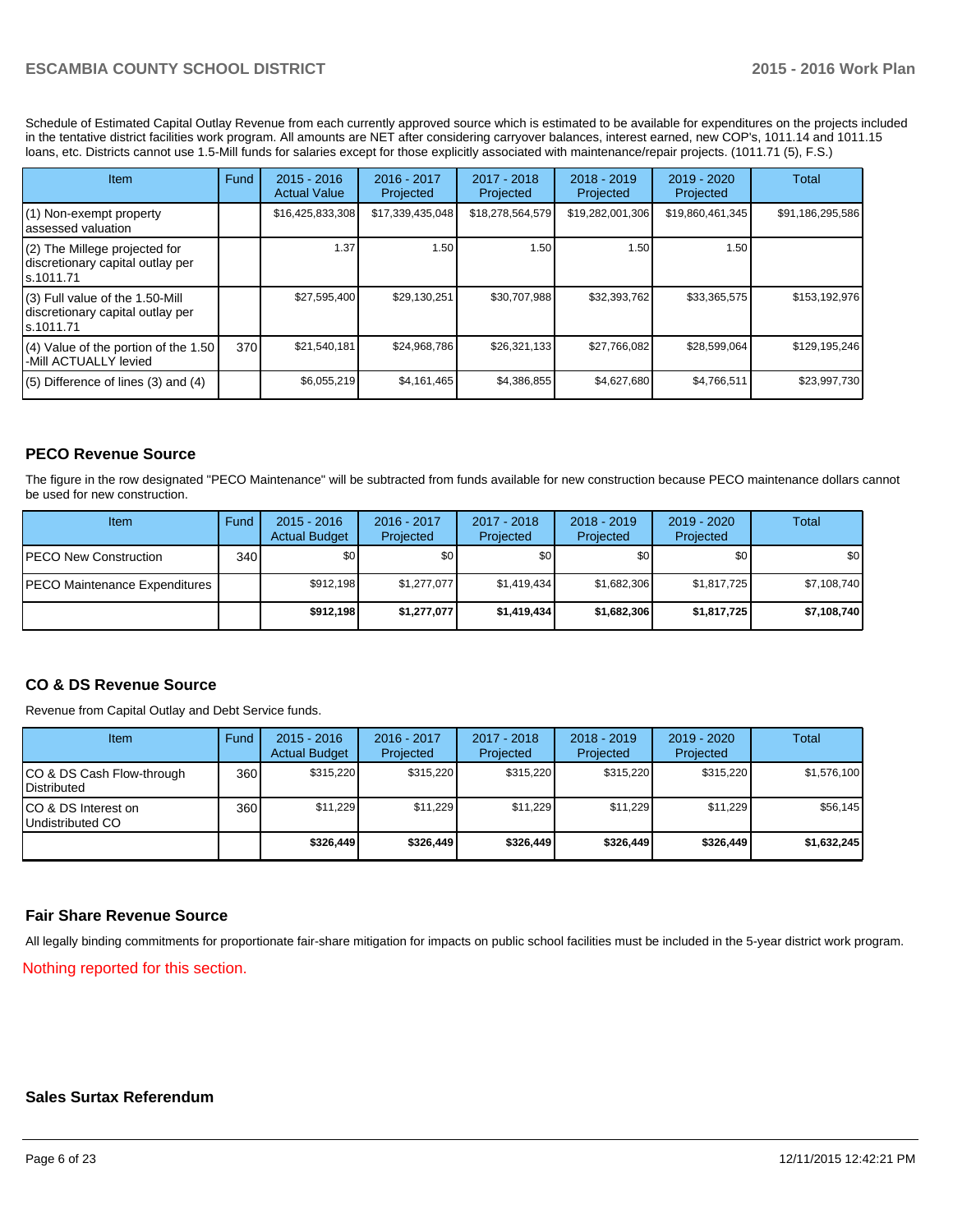Yes

Specific information about any referendum for a 1-cent or ½-cent surtax referendum during the previous year.

#### **Did the school district hold a surtax referendum during the past fiscal year 2014 - 2015?**

**Total \$ Amount Projected to be Received for the Duration of Tax:** \$200,000,000 **Estimated Annualized Revenue:** \$20,000,000 **Number of Years Tax In Effect:** 10 **Percentage of Vote AGAINST:** 31 % **Percentage of Vote FOR:** 69 % **Date of Election:** 11/4/2014 **Sales Surtax Type:** The Manus Control of Half Cent Sales Surtax **Date of Expiration:** 12/31/2027 Anticipated Revenue End Date: 1/31/2028 Anticipated Revenue Start Date: 1/1/2018

# **Additional Revenue Source**

Any additional revenue sources

| Item                                                                                                   | $2015 - 2016$<br><b>Actual Value</b> | 2016 - 2017<br>Projected | $2017 - 2018$<br>Projected | $2018 - 2019$<br>Projected | 2019 - 2020<br>Projected | <b>Total</b>  |
|--------------------------------------------------------------------------------------------------------|--------------------------------------|--------------------------|----------------------------|----------------------------|--------------------------|---------------|
| Proceeds from a s.1011.14/15 F.S. Loans                                                                | \$0                                  | \$0                      | \$0                        | \$0                        | \$0                      | \$0           |
| District Bonds - Voted local bond<br>referendum proceeds per s.9, Art VII<br><b>State Constitution</b> | \$0                                  | \$0                      | \$0                        | \$0                        | \$0                      | \$0           |
| Proceeds from Special Act Bonds                                                                        | \$0                                  | \$0                      | \$0                        | \$0                        | \$0                      | \$0           |
| Estimated Revenue from CO & DS Bond<br>Sale                                                            | \$0                                  | \$0                      | \$0                        | \$0                        | \$0                      | \$0           |
| Proceeds from Voted Capital<br>Improvements millage                                                    | \$0                                  | \$0                      | \$0                        | \$0                        | \$0                      | \$0           |
| Other Revenue for Other Capital Projects                                                               | \$0                                  | \$0                      | \$0                        | \$0                        | \$0                      | \$0           |
| Proceeds from 1/2 cent sales surtax<br>authorized by school board                                      | \$20,000,000                         | \$20,000,000             | \$20,000,000               | \$20,000,000               | \$20,000,000             | \$100,000,000 |
| Proceeds from local governmental<br>infrastructure sales surtax                                        | \$0                                  | \$0                      | \$0                        | \$0                        | \$0                      | \$0           |
| l Proceeds from Certificates of<br>Participation (COP's) Sale                                          | \$0                                  | \$0                      | \$0                        | \$0                        | \$0                      | \$0           |
| Classrooms First Bond proceeds amount<br>authorized in FY 1997-98                                      | \$0                                  | \$0                      | \$0                        | \$0                        | \$0                      | \$0           |
| Classrooms for Kids                                                                                    | \$0                                  | \$0                      | \$0                        | \$0                        | \$0                      | \$0           |
| <b>District Equity Recognition</b>                                                                     | \$0                                  | \$0                      | \$0                        | \$0                        | \$0                      | \$0           |
| <b>Federal Grants</b>                                                                                  | \$0                                  | \$0                      | \$0                        | \$0                        | \$0                      | \$0           |
| Proportionate share mitigation (actual<br>cash revenue only, not in kind donations)                    | \$0                                  | \$0                      | \$0                        | \$0                        | \$0                      | \$0           |
| Impact fees received                                                                                   | \$0                                  | \$0                      | \$0                        | \$0                        | \$0                      | \$0           |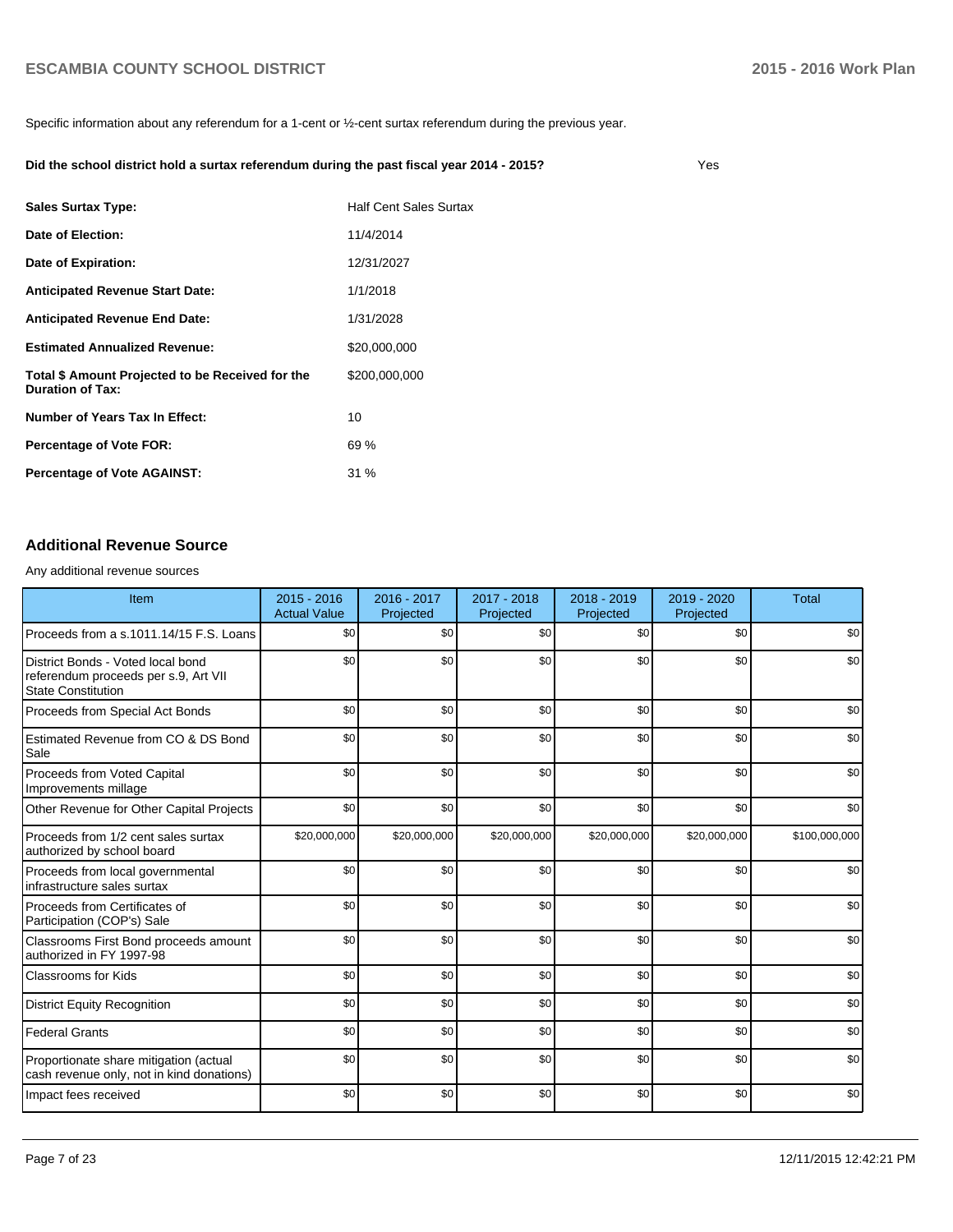| <b>Private donations</b>                                                                                           | \$0           | \$0          | \$0          | \$0          | \$0          | \$0           |
|--------------------------------------------------------------------------------------------------------------------|---------------|--------------|--------------|--------------|--------------|---------------|
| Grants from local governments or not-for-<br>profit organizations                                                  | \$0           | \$0          | \$0          | \$0          | \$0          | \$0           |
| Interest, Including Profit On Investment                                                                           | \$0           | \$0          | \$0          | \$0          | \$0          | \$0           |
| Revenue from Bonds pledging proceeds<br>from 1 cent or 1/2 cent Sales Surtax                                       | \$2,200,000   | \$21,000,000 | \$25,000,000 | \$4,000,000  | \$0          | \$52,200,000  |
| <b>Total Fund Balance Carried Forward</b>                                                                          | \$84,181,380  | \$0          | \$0          | \$0          | \$0          | \$84,181,380  |
| General Capital Outlay Obligated Fund<br><b>Balance Carried Forward From Total</b><br>Fund Balance Carried Forward | \$0           | \$0          | \$0          | \$0          | \$0          | \$0           |
| Special Facilities Construction Account                                                                            | \$0           | \$0          | \$0          | \$0          | \$0          | \$0           |
| One Cent - 1/2 Cent Sales Surtax Debt<br>Service From Total Fund Balance Carried<br>Forward                        | \$0           | \$0          | \$0          | \$0          | \$0          | \$0           |
| Capital Outlay Projects Funds Balance<br>Carried Forward From Total Fund<br><b>Balance Carried Forward</b>         | \$0           | \$0          | \$0          | \$0          | \$0          | \$0           |
| <b>Charter School Capital Outlay</b>                                                                               | \$289,678     | \$289,678    | \$289,678    | \$289,678    | \$289,678    | \$1,448,390   |
| Subtotal                                                                                                           | \$106,671,058 | \$41,289,678 | \$45,289,678 | \$24,289,678 | \$20,289,678 | \$237,829,770 |

# **Total Revenue Summary**

| <b>Item Name</b>                                            | $2015 - 2016$<br><b>Budget</b> | $2016 - 2017$<br>Projected | 2017 - 2018<br>Projected | $2018 - 2019$<br>Projected | 2019 - 2020<br>Projected | <b>Five Year Total</b> |
|-------------------------------------------------------------|--------------------------------|----------------------------|--------------------------|----------------------------|--------------------------|------------------------|
| Local 1.5 Mill Discretionary Capital Outlay<br>l Revenue    | \$21,540,181                   | \$24,968,786               | \$26,321,133             | \$27,766,082               | \$28,599,064             | \$129,195,246          |
| IPECO and 1.5 Mill Maint and Other 1.5<br>Mill Expenditures | (\$21,540,181)                 | (S24, 968, 786)            | (\$26,321,133)           | (\$27,766,082)             | (\$28,599,064)           | (\$129, 195, 246)      |
| IPECO Maintenance Revenue                                   | \$912.198                      | \$1.277.077                | \$1,419,434              | \$1.682.306                | \$1,817,725              | \$7,108,740            |
| <b>Available 1.50 Mill for New</b><br><b>Construction</b>   | \$0                            | \$0                        | \$0                      | \$0                        | \$0                      | \$0                    |

| <b>Item Name</b>                 | $2015 - 2016$<br><b>Budget</b> | 2016 - 2017<br>Projected | 2017 - 2018<br>Projected | $2018 - 2019$<br>Projected | 2019 - 2020<br>Projected | <b>Five Year Total</b> |
|----------------------------------|--------------------------------|--------------------------|--------------------------|----------------------------|--------------------------|------------------------|
| ICO & DS Revenue                 | \$326,449                      | \$326,449                | \$326,449                | \$326,449                  | \$326,449                | \$1,632,245            |
| IPECO New Construction Revenue   | \$0                            | \$0                      | \$0                      | \$0                        | \$0                      | \$0 <sub>1</sub>       |
| Other/Additional Revenue         | \$106,671,058                  | \$41.289.678             | \$45,289,678             | \$24,289,678               | \$20,289,678             | \$237,829,770          |
| <b>Total Additional Revenuel</b> | \$106,997,507                  | \$41,616,127             | \$45,616,127             | \$24,616,127               | \$20,616,127             | \$239,462,015          |
| <b>Total Available Revenue</b>   | \$106,997,507                  | \$41,616,127             | \$45,616,127             | \$24,616,127               | \$20,616,127             | \$239,462,015          |

# **Project Schedules**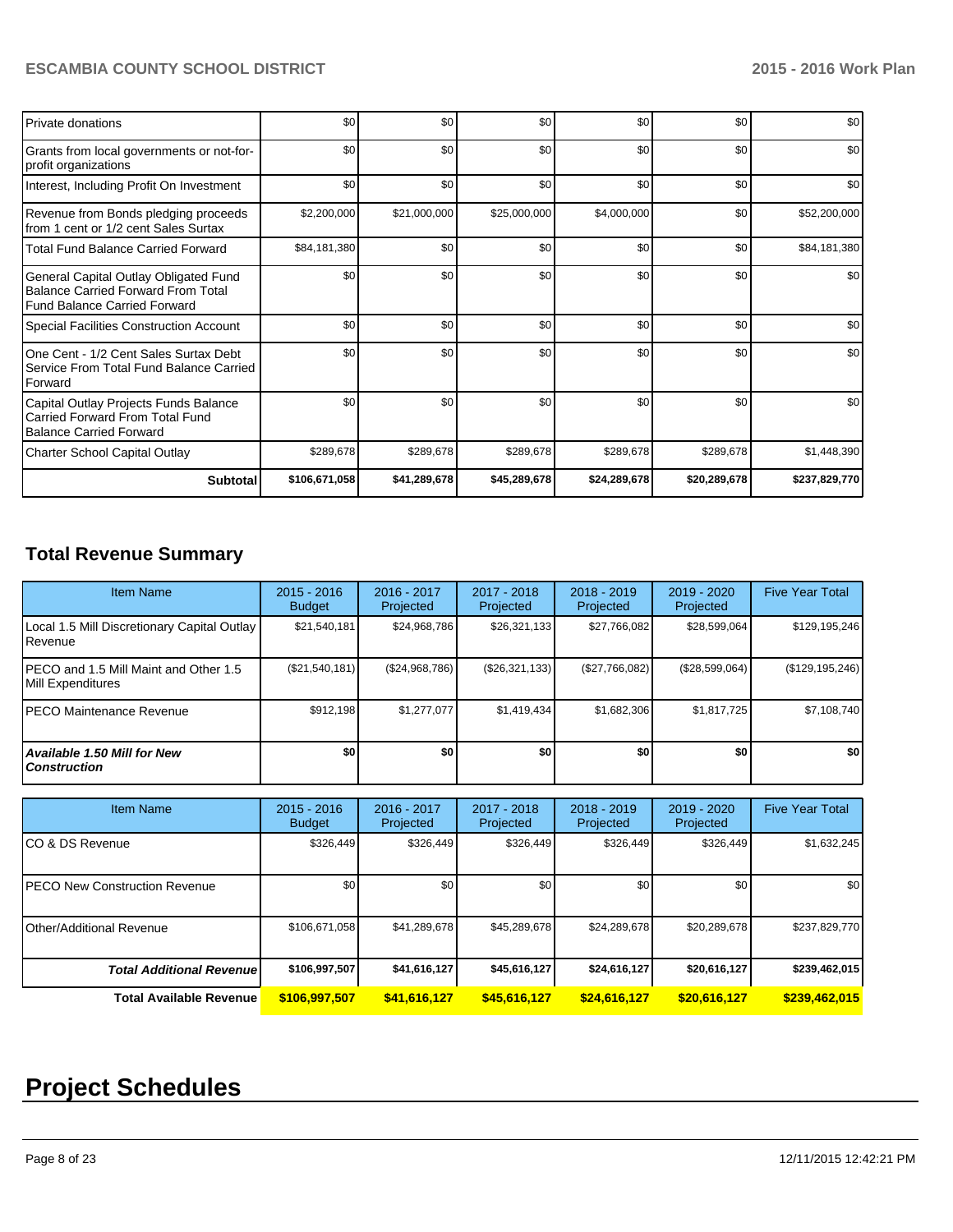# **Capacity Project Schedules**

A schedule of capital outlay projects necessary to ensure the availability of satisfactory classrooms for the projected student enrollment in K-12 programs.

| <b>Project Description</b>     | Location                  |                          | 2015 - 2016 | 2016 - 2017  | 2017 - 2018  | 2018 - 2019 | 2019 - 2020    | <b>Total</b>     | <b>Funded</b> |
|--------------------------------|---------------------------|--------------------------|-------------|--------------|--------------|-------------|----------------|------------------|---------------|
| New Northwest K-5<br>School    | Location not<br>specified | Planned<br>Cost:         | \$4,500,000 | \$5,000,000  | \$0          | \$0         | \$0            | \$9,500,000 Yes  |               |
|                                |                           | <b>Student Stations:</b> | 796         | 0            | $\Omega$     | 0           | 0              | 796              |               |
|                                |                           | <b>Total Classrooms:</b> | 0           | 0            | $\mathbf{0}$ | 0           | 0              | $\Omega$         |               |
|                                |                           | Gross Sq Ft:             | 123,954     | $\Omega$     | $\Omega$     | 0           | $\overline{0}$ | 123,954          |               |
| New Westside K-5<br>School     | Location not<br>specified | Planned<br>Cost:         | \$0         | \$0          | \$2,500,000  | \$2,500,000 | \$3,000,000    | \$8,000,000 Yes  |               |
|                                |                           | <b>Student Stations:</b> | 0           | $\Omega$     | 796          | $\Omega$    | $\mathbf 0$    | 796              |               |
|                                |                           | <b>Total Classrooms:</b> | 0           | O            | $\Omega$     | 0           | $\Omega$       | $\Omega$         |               |
|                                |                           | Gross Sq Ft:             | 0           | 0            | 123,954      | 0           | $\Omega$       | 123,954          |               |
| <b>New Northwest</b><br>Middle | Location not<br>specified | Planned<br>Cost:         | \$2,200,000 | \$21,000,000 | \$21,000,000 | \$0         | \$0            | \$44,200,000 Yes |               |
|                                |                           | <b>Student Stations:</b> | 1,206       | 0            | 0            | $\Omega$    | $\mathbf 0$    | 1,206            |               |
|                                | <b>Total Classrooms:</b>  |                          | 0           | 0            | 0            | $\mathbf 0$ | 0              | 0                |               |
|                                |                           | Gross Sq Ft:             | 199,095     | 0            | $\Omega$     | O           | 0              | 199,095          |               |

| <b>Planned Cost:</b>     | \$6,700,000 | \$26,000,000 | \$23,500,000 | \$2,500,000 | \$3,000,000 | \$61,700,000 |
|--------------------------|-------------|--------------|--------------|-------------|-------------|--------------|
| <b>Student Stations:</b> | 2,002       |              | 796          |             |             | 2,798        |
| <b>Total Classrooms:</b> |             |              |              |             |             |              |
| Gross Sq Ft:             | 323,049     |              | 123,954      | 0           |             | 447,003      |

# **Other Project Schedules**

Major renovations, remodeling, and additions of capital outlay projects that do not add capacity to schools.

| <b>Project Description</b>                                                                                                                   | Location               | $2015 - 2016$<br>Actual Budget | 2016 - 2017<br>Projected | 2017 - 2018<br>Projected | $2018 - 2019$<br>Projected | $2019 - 2020$<br>Projected | Total            | Funded |
|----------------------------------------------------------------------------------------------------------------------------------------------|------------------------|--------------------------------|--------------------------|--------------------------|----------------------------|----------------------------|------------------|--------|
| Half Cent Sales Surtax Projects Location not specified<br>Ias listed in the Educational<br>Plant Survey (includes fencing,<br>roofing, etc.) |                        | \$0                            | \$0                      | \$2,500,000              | \$2,500,000                | \$5,000,000                | \$10,000,000 Yes |        |
| <b>LCIF Carryover</b>                                                                                                                        | Location not specified | \$1,853,105                    | \$0                      | \$0                      | \$0                        | \$0                        | \$1,853,105 Yes  |        |
| 1.5 Mill Carryover                                                                                                                           | Location not specified | \$12,744,780                   | \$0                      | \$0                      | \$0                        | \$0                        | \$12,744,780 Yes |        |
| Half Cent Sales Tax Carryover                                                                                                                | Location not specified | \$68,622,498                   | \$0                      | \$0                      | \$0                        | \$0                        | \$68,622,498 Yes |        |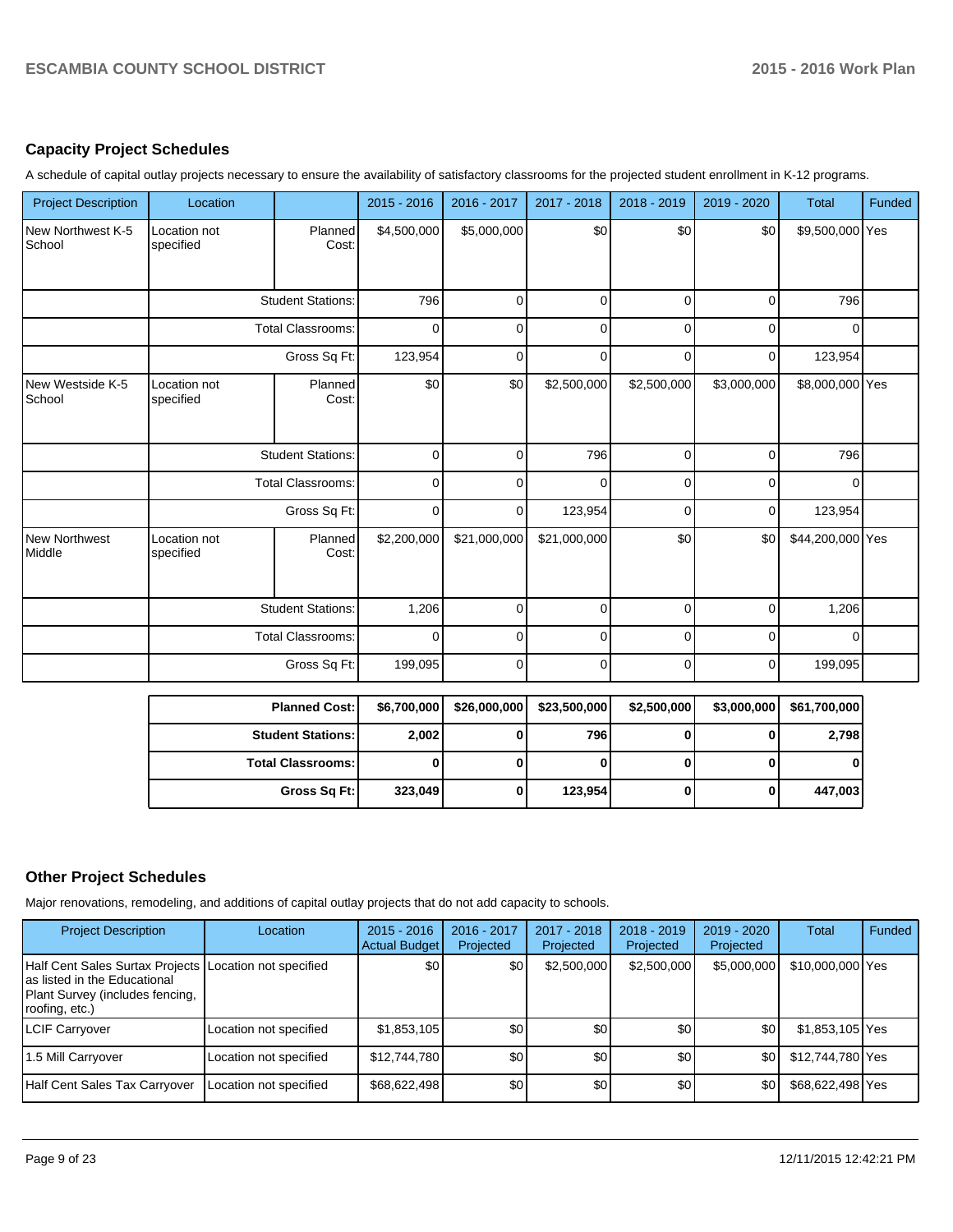| District Wide General<br>Renovations                                                   | Location not specified                    | \$500,000     | \$500,000    | \$750,000    | \$750,000    | \$750,000   | \$3,250,000 Yes              |  |
|----------------------------------------------------------------------------------------|-------------------------------------------|---------------|--------------|--------------|--------------|-------------|------------------------------|--|
| CO & DS Flow Through<br>Carryover                                                      | Location not specified                    | \$960,997     | \$0          | \$0          | \$0          | \$0         | \$960,997 Yes                |  |
| Charter School Capital Outlay                                                          | Location not specified                    | \$289,678     | \$289,678    | \$289,678    | \$289,678    | \$289,678   | \$1,448,390 Yes              |  |
| Facilities Systems - Roofing                                                           | Location not specified                    | \$1,000,000   | \$750,000    | \$1,000,000  | \$1,000,000  | \$1,000,000 | \$4,750,000 Yes              |  |
| Facilities Systems - Mechanical<br>Life Safety                                         | Location not specified                    | \$1,500,000   | \$1,500,000  | \$2,000,000  | \$2,000,000  | \$2,000,000 | \$9,000,000 Yes              |  |
| District Wide Safety to Life                                                           | Location not specified                    | \$188,444     | \$188,444    | \$188,444    | \$188,444    | \$188,444   | \$942,220 Yes                |  |
| <b>District Wide Campus Security</b><br>Systems                                        | Location not specified                    | \$250,000     | \$150,000    | \$150,000    | \$150,000    | \$150,000   | \$850,000 Yes                |  |
| <b>District Wide Equipment</b>                                                         | Location not specified                    | \$38,005      | \$38,005     | \$38,005     | \$38,005     | \$38,005    | \$190,025 Yes                |  |
| <b>District Wide Athletic</b><br>Renovation & Repair                                   | Location not specified                    | \$500,000     | \$500,000    | \$500,000    | \$500,000    | \$500,000   | \$2,500,000 Yes              |  |
| New Northwest Middle - Land<br>Acquisition                                             | Location not specified                    | \$1,150,000   | \$0          | \$0          | \$0          | \$0         | \$1,150,000 Yes              |  |
| <b>District Wide Sitework</b>                                                          | Location not specified                    | \$500,000     | \$500,000    | \$500,000    | \$500,000    | \$500,000   | \$2,500,000 Yes              |  |
| <b>District Wide Portable</b><br>Reduction                                             | Location not specified                    | \$0           | \$0          | \$0          | \$1,000,000  | \$1,000,000 | \$2,000,000 Yes              |  |
| New Covered Play Building                                                              | <b>ESCAMBIA WESTGATE</b><br><b>CENTER</b> | \$0           | \$2,000,000  | \$0          | \$0          | \$0         | \$2,000,000 Yes              |  |
| New Covered Play Building at<br>Various Elementary Schools                             | Location not specified                    | \$4,000,000   | \$3,000,000  | \$4,000,000  | \$3,000,000  | \$0         | \$14,000,000 Yes             |  |
| <b>District Wide ADA</b><br>Accommodations                                             | Location not specified                    | \$100,000     | \$100,000    | \$100,000    | \$100,000    | \$100,000   | \$500,000 Yes                |  |
| Debt Service - Sales Tax<br>Revenue Bond                                               | Location not specified                    | \$6,000,000   | \$6,000,000  | \$6,000,000  | \$6,000,000  | \$6,000,000 | \$30,000,000 Yes             |  |
| Necessary Modifications for the<br>Physically Disables in Existing<br><b>Buildings</b> | Location not specified                    | \$100,000     | \$100,000    | \$100,000    | \$100,000    | \$100,000   | \$500,000 Yes                |  |
| Repurpose to West Florida<br><b>Technical High</b>                                     | W J WOODHAM MIDDLE<br><b>SCHOOL</b>       | \$0           | \$0          | \$4,000,000  | \$0          | \$0         | \$4,000,000 Yes              |  |
| Repurpose West Florida High<br>to Brown Barge Middle                                   | Location not specified                    | \$0           | \$0          | \$0          | \$4,000,000  | \$0         | \$4,000,000 Yes              |  |
|                                                                                        |                                           | \$100,297,507 | \$15,616,127 | \$22,116,127 | \$22,116,127 |             | $$17,616,127$ $$177,762,015$ |  |

# **Additional Project Schedules**

Any projects that are not identified in the last approved educational plant survey.

Nothing reported for this section.

# **Non Funded Growth Management Project Schedules**

Schedule indicating which projects, due to planned development, that CANNOT be funded from current revenues projected over the next five years.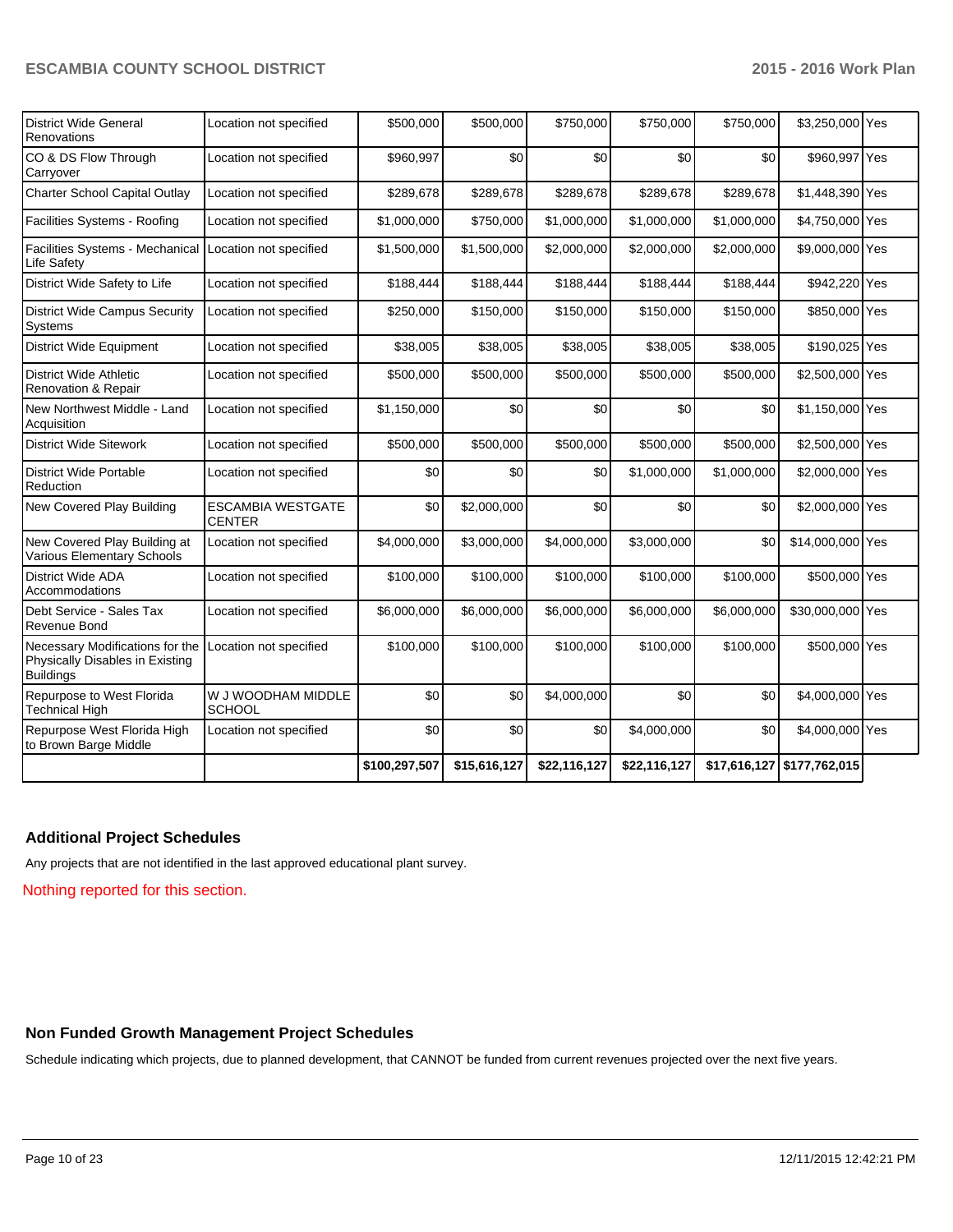Nothing reported for this section.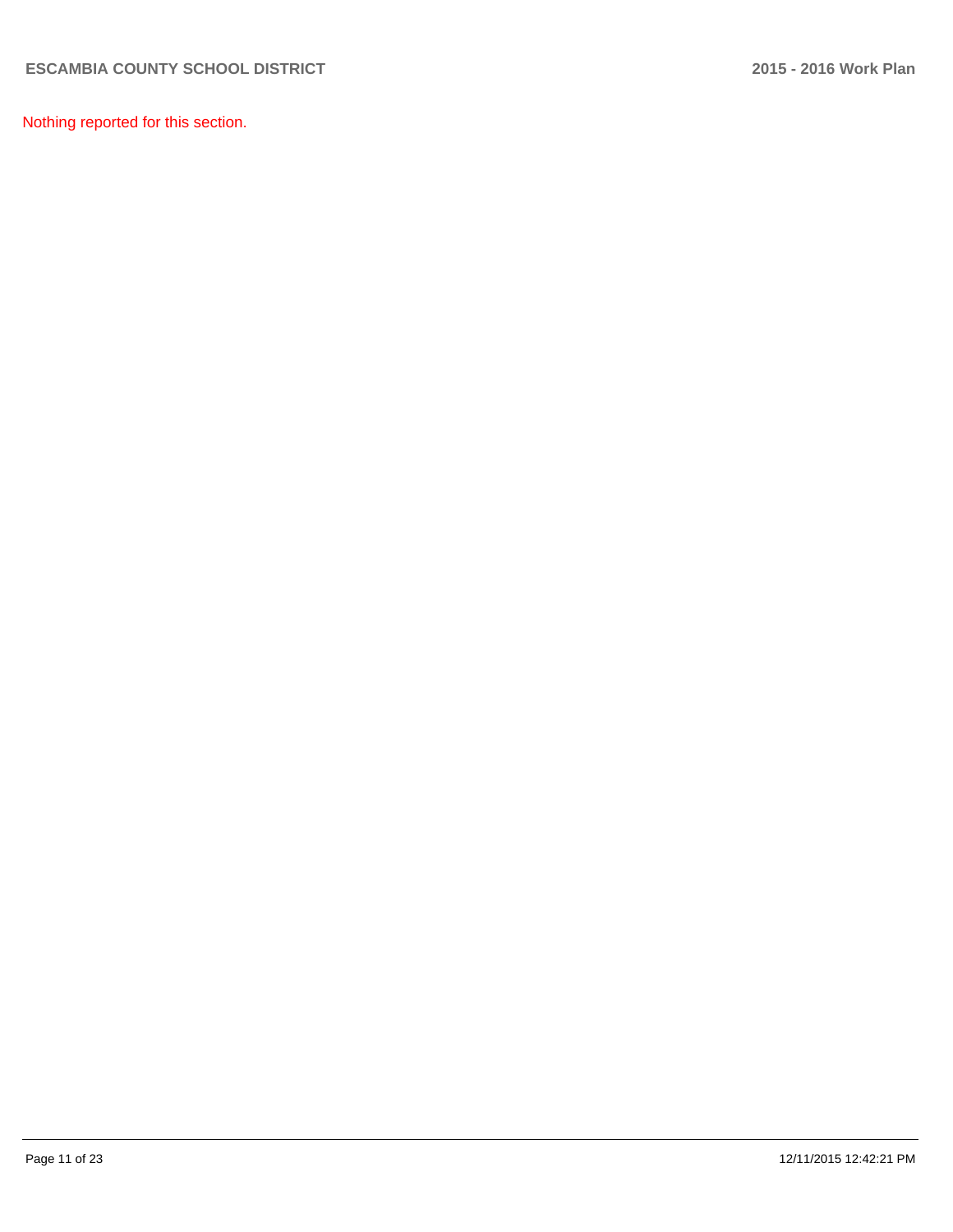# **Tracking**

# **Capacity Tracking**

| Location                                                  | $2015 -$<br>2016 Satis.<br>Stu. Sta. | Actual<br>$2015 -$<br><b>2016 FISH</b><br>Capacity | Actual<br>$2014 -$<br>2015<br><b>COFTE</b> | # Class<br><b>Rooms</b> | Actual<br>Average<br>$2015 -$<br>2016 Class<br><b>Size</b> | Actual<br>$2015 -$<br>2016<br><b>Utilization</b> | <b>New</b><br>Stu.<br>Capacity | <b>New</b><br>Rooms to<br>be<br>Added/Re<br>moved | Projected<br>$2019 -$<br>2020<br><b>COFTE</b> | Projected<br>$2019 -$<br>2020<br><b>Utilization</b> | Projected<br>$2019 -$<br>2020 Class<br><b>Size</b> |
|-----------------------------------------------------------|--------------------------------------|----------------------------------------------------|--------------------------------------------|-------------------------|------------------------------------------------------------|--------------------------------------------------|--------------------------------|---------------------------------------------------|-----------------------------------------------|-----------------------------------------------------|----------------------------------------------------|
| <b>HELLEN CARO</b><br><b>ELEMENTARY</b>                   | 889                                  | 889                                                | 958                                        | 48                      | 20                                                         | 108.00 %                                         | $\Omega$                       | $\Omega$                                          | 796                                           | 90.00 %                                             | 17                                                 |
| <b>JIM ALLEN</b><br><b>ELEMENTARY</b>                     | 762                                  | 762                                                | 578                                        | 39                      | 15                                                         | 76.00 %                                          | 0                              | $\Omega$                                          | 600                                           | 79.00 %                                             | 15                                                 |
| <b>BELLVIEW</b><br><b>ELEMENTARY</b>                      | 888                                  | 888                                                | 722                                        | 46                      | 16                                                         | 81.00 %                                          | 0                              | $\Omega$                                          | 750                                           | 84.00%                                              | 16                                                 |
| <b>BELLVIEW MIDDLE</b>                                    | 1,551                                | 1,395                                              | 1,021                                      | 64                      | 16                                                         | 73.00 %                                          | 0                              | $\Omega$                                          | 995                                           | 71.00%                                              | 16                                                 |
| <b>BRATT ELEMENTARY</b>                                   | 542                                  | 542                                                | 401                                        | 27                      | 15                                                         | 74.00 %                                          | 0                              | $\Omega$                                          | 425                                           | 78.00 %                                             | 16                                                 |
| <b>BRENTWOOD</b><br><b>ELEMENTARY</b>                     | 607                                  | 607                                                | 587                                        | 33                      | 18                                                         | 97.00 %                                          | 0                              | $\Omega$                                          | 580                                           | 96.00%                                              | 18                                                 |
| <b>BROWN BARGE MIDDLE</b>                                 | 939                                  | 845                                                | 558                                        | 44                      | 13                                                         | 66.00 %                                          | $-895$                         | -44                                               | 0                                             | 0.00%                                               | $\mathbf 0$                                        |
| <b>BYRNEVILLE</b><br>ELEMENTARY-<br><b>CHARTER SCHOOL</b> | 40                                   | $\Omega$                                           | 0                                          | $\boldsymbol{2}$        | $\Omega$                                                   | 0.00%                                            | $\Omega$                       | $\Omega$                                          | $\Omega$                                      | 0.00%                                               | $\mathbf 0$                                        |
| <b>CARVER/CENTURY K-8</b>                                 | 525                                  | $\Omega$                                           | $\Omega$                                   | 26                      | $\overline{0}$                                             | 0.00%                                            | 0                              | $\Omega$                                          | $\Omega$                                      | 0.00%                                               | $\mathbf 0$                                        |
| <b>RANSOM MIDDLE</b>                                      | 1,698                                | 1,528                                              | 1,393                                      | 73                      | 19                                                         | 91.00%                                           | 0                              | $\Omega$                                          | 1,300                                         | 85.00 %                                             | 18                                                 |
| <b>CORDOVA PARK</b><br><b>ELEMENTARY</b>                  | 702                                  | 702                                                | 682                                        | 37                      | 18                                                         | 97.00 %                                          | 0                              | $\Omega$                                          | 650                                           | 93.00 %                                             | 18                                                 |
| <b>ENSLEY ELEMENTARY</b>                                  | 463                                  | 463                                                | 473                                        | 25                      | 19                                                         | 102.00 %                                         | $\overline{0}$                 | $\Omega$                                          | 463                                           | 100.00%                                             | 19                                                 |
| <b>ESCAMBIA SENIOR</b><br><b>HIGH</b>                     | 2,135                                | 2,028                                              | 1,709                                      | 87                      | 20                                                         | 84.00 %                                          | $\Omega$                       | $\Omega$                                          | 1,750                                         | 86.00 %                                             | 20                                                 |
| <b>FERRY PASS</b><br><b>ELEMENTARY</b>                    | 623                                  | 623                                                | 724                                        | 33                      | 22                                                         | 116.00 %                                         | $\Omega$                       | $\Omega$                                          | 623                                           | 100.00%                                             | 19                                                 |
| <b>FERRY PASS MIDDLE</b>                                  | 1,116                                | 1,004                                              | 990                                        | 50                      | 20                                                         | 99.00 %                                          | 0                              | $\Omega$                                          | 995                                           | 99.00 %                                             | 20                                                 |
| <b>MONTCLAIR</b><br><b>ELEMENTARY</b>                     | 548                                  | 548                                                | 307                                        | 28                      | 11                                                         | 56.00 %                                          | 0                              | $\Omega$                                          | 315                                           | 57.00 %                                             | 11                                                 |
| <b>MYRTLE GROVE</b><br><b>ELEMENTARY</b>                  | 685                                  | 685                                                | 605                                        | 36                      | 17                                                         | 88.00 %                                          | 0                              | $\Omega$                                          | 600                                           | 88.00 %                                             | 17                                                 |
| <b>NAVY POINT</b><br><b>ELEMENTARY</b>                    | 585                                  | 585                                                | 448                                        | 32                      | 14                                                         | 77.00 %                                          | $\Omega$                       | $\Omega$                                          | 525                                           | 90.00 %                                             | 16                                                 |
| <b>OAKCREST</b><br><b>ELEMENTARY</b>                      | 525                                  | 525                                                | 664                                        | 28                      | 24                                                         | 126.00%                                          | $\overline{0}$                 | $\overline{0}$                                    | 525                                           | 100.00%                                             | 19                                                 |
| PENSACOLA SENIOR<br><b>HIGH</b>                           | 1,975                                | 1,876                                              | 1,420                                      | 82                      | 17                                                         | 76.00 %                                          | 0                              | $\mathbf 0$                                       | 1,575                                         | 84.00%                                              | 19                                                 |
| <b>PINE MEADOW</b><br><b>ELEMENTARY</b>                   | 883                                  | 883                                                | 905                                        | 47                      | 19                                                         | 103.00 %                                         | 0                              | 0                                                 | 750                                           | 85.00 %                                             | 16                                                 |
| <b>PLEASANT GROVE</b><br><b>ELEMENTARY</b>                | 632                                  | 632                                                | 730                                        | 34                      | 21                                                         | 115.00 %                                         | 0                              | $\mathbf 0$                                       | 632                                           | 100.00%                                             | 19                                                 |
| <b>SCENIC HEIGHTS</b><br><b>ELEMENTARY</b>                | 853                                  | 853                                                | 764                                        | 44                      | 17                                                         | 90.00 %                                          | 0                              | 0                                                 | 750                                           | 88.00 %                                             | 17                                                 |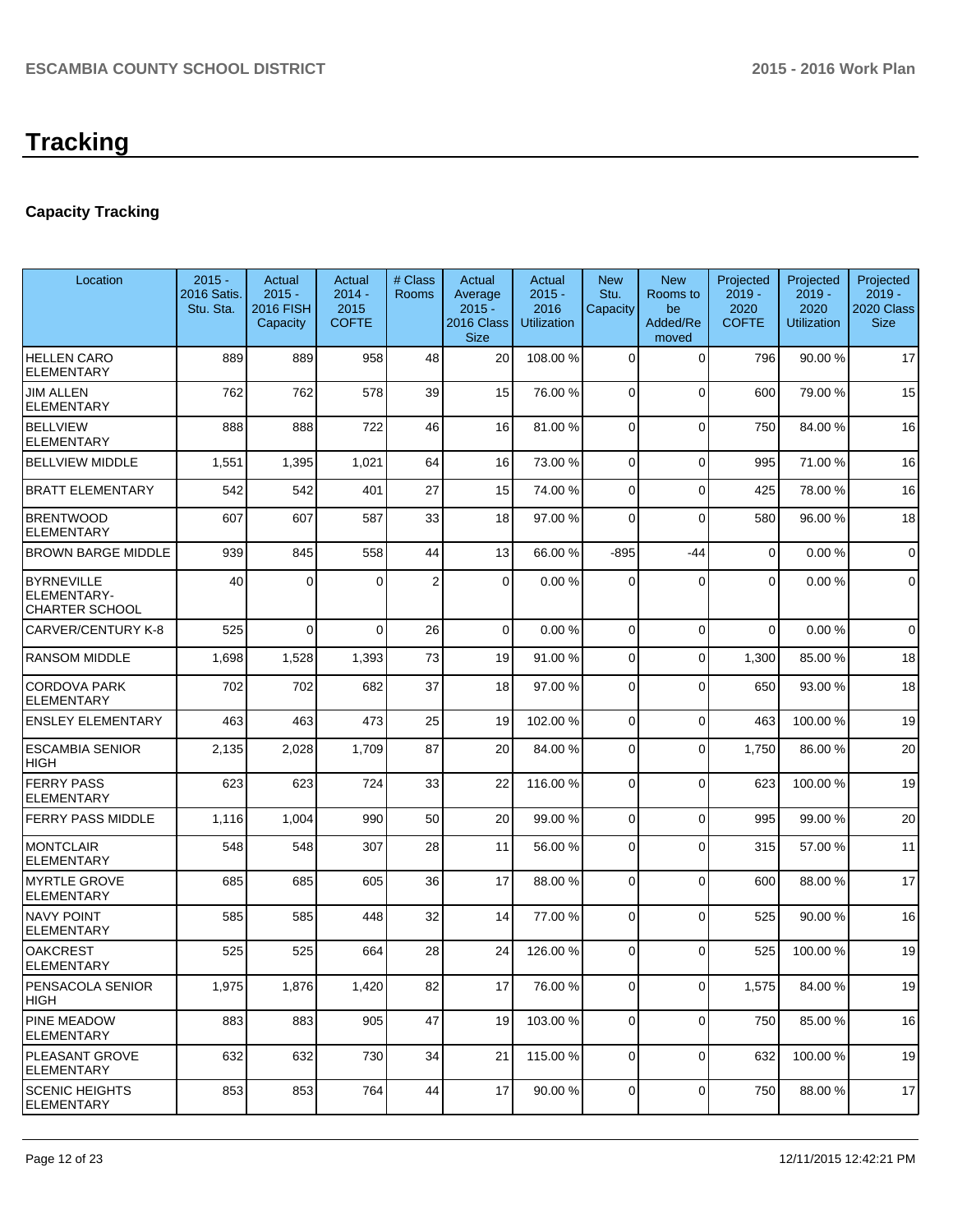| O J SEMMES<br><b>ELEMENTARY</b>                                       | 566   | 566         | 396      | 29 | 14              | 70.00 %  | $\overline{0}$ | $\Omega$       | 400         | 71.00%  | 14             |
|-----------------------------------------------------------------------|-------|-------------|----------|----|-----------------|----------|----------------|----------------|-------------|---------|----------------|
| <b>SHERWOOD</b><br><b>ELEMENTARY</b>                                  | 673   | 673         | 601      | 34 | 18              | 89.00 %  | $\Omega$       | $\mathbf 0$    | 600         | 89.00 % | 18             |
| A K SUTER<br>ELEMENTARY                                               | 645   | 645         | 438      | 34 | 13              | 68.00 %  | $\Omega$       | $\mathbf{0}$   | 600         | 93.00 % | 18             |
| <b>J M TATE SENIOR HIGH</b>                                           | 2,169 | 2,060       | 2,067    | 96 | 22              | 100.00%  | $\Omega$       | $\mathbf{0}$   | 2,000       | 97.00 % | 21             |
| <b>ERNEST WARD MIDDLE</b>                                             | 706   | 635         | 454      | 30 | 15              | 71.00 %  | $\Omega$       | $\mathbf{0}$   | 575         | 91.00%  | 19             |
| <b>WARRINGTON</b><br><b>ELEMENTARY</b>                                | 624   | 624         | 424      | 33 | 13              | 68.00 %  | $\Omega$       | $\Omega$       | 425         | 68.00 % | 13             |
| <b>WARRINGTON MIDDLE</b>                                              | 1,290 | 1,161       | 673      | 54 | 12              | 58.00 %  | $\Omega$       | $\Omega$       | 725         | 62.00%  | 13             |
| <b>C A WEIS ELEMENTARY</b>                                            | 641   | 641         | 544      | 36 | 15              | 85.00 %  | $\Omega$       | $\Omega$       | 550         | 86.00 % | 15             |
| <b>WEST PENSACOLA</b><br><b>ELEMENTARY</b>                            | 685   | 685         | 424      | 36 | 12              | 62.00 %  | $\Omega$       | $\Omega$       | 450         | 66.00%  | 13             |
| J H WORKMAN MIDDLE                                                    | 1,257 | 1,131       | 941      | 58 | 16              | 83.00 %  | $\Omega$       | $\mathbf 0$    | 950         | 84.00%  | 16             |
| <b>REINHARDT HOLM</b><br><b>ELEMENTARY</b>                            | 669   | 669         | 471      | 36 | 13              | 70.00 %  | $\Omega$       | $\mathbf{0}$   | 500         | 75.00 % | 14             |
| JUDY ANDREWS<br><b>SCHOOL</b>                                         | 275   | 275         | 43       | 11 | $\vert$         | 16.00 %  | $\overline{0}$ | $\mathbf{0}$   | 45          | 16.00 % | $\overline{4}$ |
| JOHN A GIBSON<br><b>HEADSTART PROGRAM</b>                             | 218   | $\mathbf 0$ | $\Omega$ | 11 | $\Omega$        | 0.00%    | $\overline{0}$ | 0              | $\mathbf 0$ | 0.00%   | $\overline{0}$ |
| <b>MCMILLAN PRE-K</b><br><b>CENTER</b>                                | 252   | 252         | 26       | 14 | $\overline{2}$  | 10.00 %  | $\Omega$       | $\Omega$       | 30          | 12.00 % | $\sqrt{2}$     |
| <b>LINCOLN PARK</b><br><b>PRIMARY</b>                                 | 390   | 390         | 147      | 23 | 6 <sup>1</sup>  | 38.00 %  | $\Omega$       | 0              | 150         | 38.00 % | $\overline{7}$ |
| W J WOODHAM MIDDLE<br><b>SCHOOL</b>                                   | 1,669 | 1,502       | 689      | 70 | 10 <sup>1</sup> | 46.00 %  | $\Omega$       | 0              | 1,295       | 86.00 % | 19             |
| <b>GEO STONE / W FL HI</b><br>SCHOOL OF ADVANCED<br><b>TECHNOLOGY</b> | 1,709 | 2,050       | 1,255    | 78 | 16              | 61.00 %  | $-571$         | $\Omega$       | 1,138       | 77.00 % | 15             |
| PINE FOREST SENIOR<br><b>HIGH</b>                                     | 2,055 | 1,952       | 1,673    | 85 | 20              | 86.00 %  | $\overline{0}$ | $\mathbf 0$    | 1,685       | 86.00 % | 20             |
| <b>LONGLEAF</b><br><b>ELEMENTARY</b>                                  | 780   | 780         | 774      | 41 | 19              | 99.00 %  | $\overline{0}$ | $\mathbf 0$    | 750         | 96.00 % | 18             |
| L D MCARTHUR<br><b>ELEMENTARY</b>                                     | 819   | 819         | 763      | 45 | 17              | 93.00 %  | $\Omega$       | $\Omega$       | 750         | 92.00 % | 17             |
| <b>IESCAMBIA WESTGATE</b><br>ICENTER                                  | 381   | 381         | 229      | 37 | 6 <sup>1</sup>  | 60.00 %  | $\overline{0}$ | 0              | 200         | 52.00 % | 5              |
| <b>BEULAH ELEMENTARY</b>                                              | 1,023 | 1,023       | 968      | 53 | 18              | 95.00 %  | $\overline{0}$ | 0              | 750         | 73.00 % | 14             |
| IWASHINGTON SENIOR<br> HIGH                                           | 1,931 | 1,834       | 1,694    | 81 | 21              | 92.00 %  | $\overline{0}$ | 0              | 1,750       | 95.00 % | 22             |
| R C LIPSCOMB<br><b>ELEMENTARY</b>                                     | 952   | 952         | 933      | 50 | 19              | 98.00 %  | 0              | 0              | 796         | 84.00 % | 16             |
| JIM C BAILEY MIDDLE                                                   | 1,486 | 1,337       | 1,391    | 66 | 21              | 104.00%  | $\Omega$       | 0              | 1,200       | 90.00%  | 18             |
| NORTHVIEW SENIOR<br> HIGH                                             | 662   | 529         | 476      | 28 | 17              | 90.00 %  | $\Omega$       | $\overline{0}$ | 500         | 95.00 % | 18             |
| <b>N B COOK</b><br> ELEMENTARY                                        | 680   | 680         | 578      | 35 | 17              | 85.00 %  | $\overline{0}$ | 0              | 660         | 97.00%  | 19             |
| <b>IBLUE ANGELS</b><br><b>ELEMENTARY</b>                              | 843   | 843         | 914      | 45 | 20              | 108.00 % | $\overline{0}$ | 0              | 750         | 89.00 % | 17             |
| <b>MOLINO PARK</b><br><b>ELEMENTARY</b>                               | 756   | 756         | 416      | 36 | 12              | 55.00 %  | $\Omega$       | 0              | 450         | 60.00%  | 13             |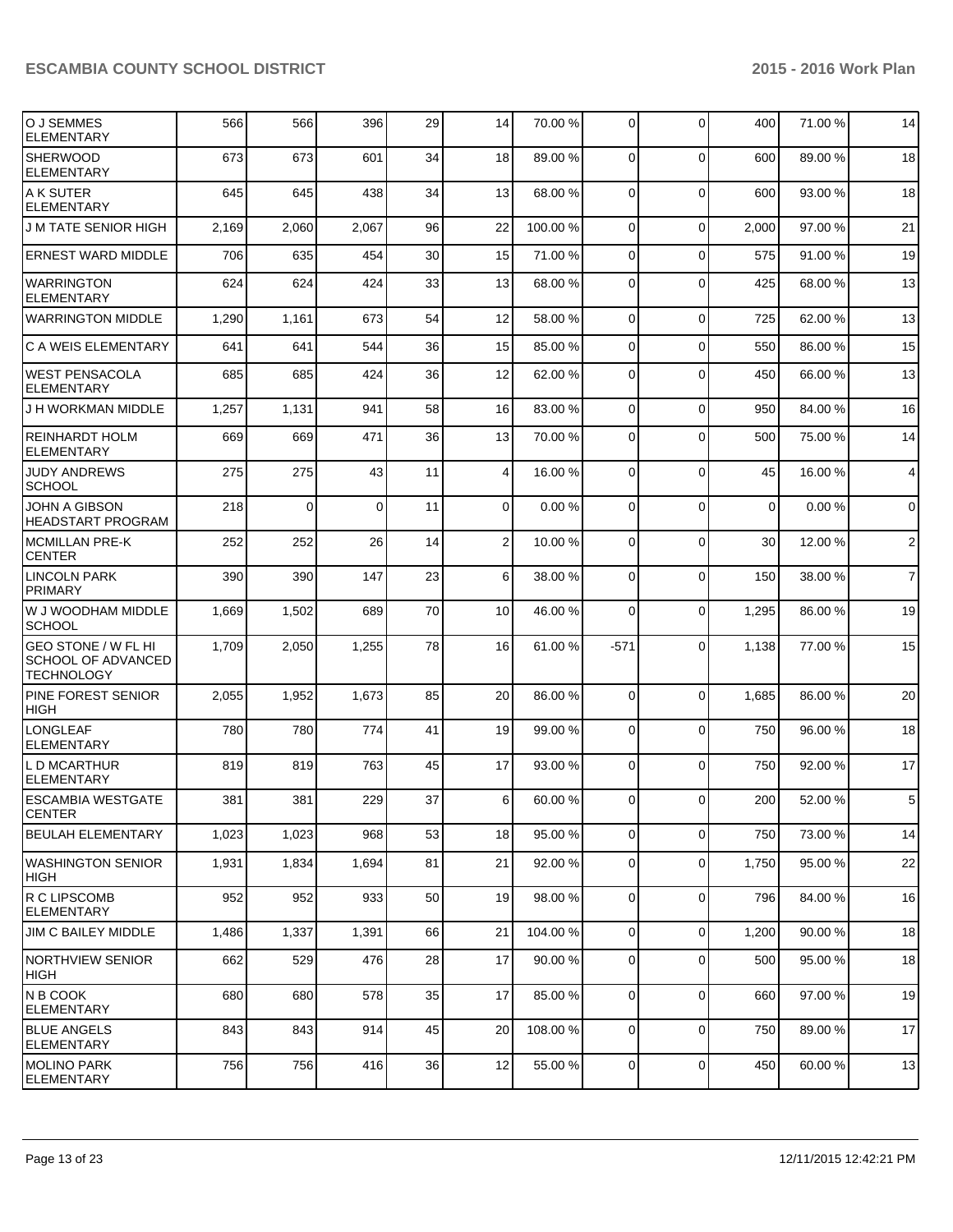| <b>IGLOBAL LEARNING</b><br><b>ACADEMY</b> | 836    | 836    | 757)   | 45    | 171  | 91.00 % |         |     | 7501   | 90.00 % | - - |
|-------------------------------------------|--------|--------|--------|-------|------|---------|---------|-----|--------|---------|-----|
|                                           | 47,808 | 45,544 | 37,797 | 2,295 | 16 I | 82.99 % | ا 466.، | -44 | 37.023 | 83.99%1 | 16  |

The COFTE Projected Total (37,023) for 2019 - 2020 must match the Official Forecasted COFTE Total (37,023 ) for 2019 - 2020 before this section can be completed. In the event that the COFTE Projected Total does not match the Official forecasted COFTE, then the Balanced Projected COFTE Table should be used to balance COFTE.

| Projected COFTE for 2019 - 2020 |        |      |  |  |  |
|---------------------------------|--------|------|--|--|--|
| Elementary (PK-3)               | 12,032 |      |  |  |  |
| Middle (4-8)                    | 14,902 | Elen |  |  |  |
| High (9-12)                     | 10,089 | Midc |  |  |  |
|                                 | 37,023 |      |  |  |  |

| <b>Grade Level Type</b> | <b>Balanced Projected</b><br>COFTE for 2019 - 2020 |
|-------------------------|----------------------------------------------------|
| Elementary (PK-3)       |                                                    |
| Middle (4-8)            |                                                    |
| High (9-12)             |                                                    |
|                         | 37,023                                             |

# **Relocatable Replacement**

Number of relocatable classrooms clearly identified and scheduled for replacement in the school board adopted financially feasible 5-year district work program.

| Location                               | $2015 - 2016$ | $2016 - 2017$ | 2017 - 2018 | 2018 - 2019 | 2019 - 2020 | Year 5 Total    |
|----------------------------------------|---------------|---------------|-------------|-------------|-------------|-----------------|
| <b>IBROWN BARGE MIDDLE</b>             |               |               |             |             |             |                 |
| <b>JOAKCREST ELEMENTARY</b>            |               |               |             |             |             | 10 I            |
| <b>JPINE MEADOW ELEMENTARY</b>         |               |               |             |             |             | 31              |
| <b>PINE FOREST SENIOR HIGH</b>         |               |               |             |             |             |                 |
| <b>IBEULAH ELEMENTARY</b>              |               |               |             |             | 10          | 18 <sup>l</sup> |
| <b>Total Relocatable Replacements:</b> |               |               |             | 13          | 15          | 34 <sub>l</sub> |

# **Charter Schools Tracking**

Information regarding the use of charter schools.

| Location-Type               | # Relocatable<br>units or<br>permanent<br>classrooms | Owner                          | Year Started or<br>Scheduled | <b>Student</b><br><b>Stations</b> | <b>Students</b><br>Enrolled | Years in<br>Contract | <b>Total Charter</b><br><b>Students</b><br>projected for<br>$2019 - 2020$ |
|-----------------------------|------------------------------------------------------|--------------------------------|------------------------------|-----------------------------------|-----------------------------|----------------------|---------------------------------------------------------------------------|
| Pensacola Beach Elementary  |                                                      | 9 PRIVATE                      | 2002                         | 152                               | 140 <b>I</b>                | 15 <sub>l</sub>      | 135                                                                       |
| Beulah Academy of Science   |                                                      | 14 PRIVATE                     | 1998                         | 300 <sub>l</sub>                  | 286                         | 15 <sub>l</sub>      | 287                                                                       |
| Jacqueline Harris Prepatory |                                                      | 12 PRIVATE                     | 2001                         | 225                               | 200                         | 10 <sup>1</sup>      | 240                                                                       |
| LEscambia Charter School    |                                                      | 12 COUNTY<br><b>GOVERNMENT</b> | 1996                         | 300 <sub>l</sub>                  | 120 <sup>1</sup>            | 10 <sub>1</sub>      | 125                                                                       |
| Capstone Academy            |                                                      | 3 OTHER                        | 2004                         | 27                                | 24                          | 5.                   | 27                                                                        |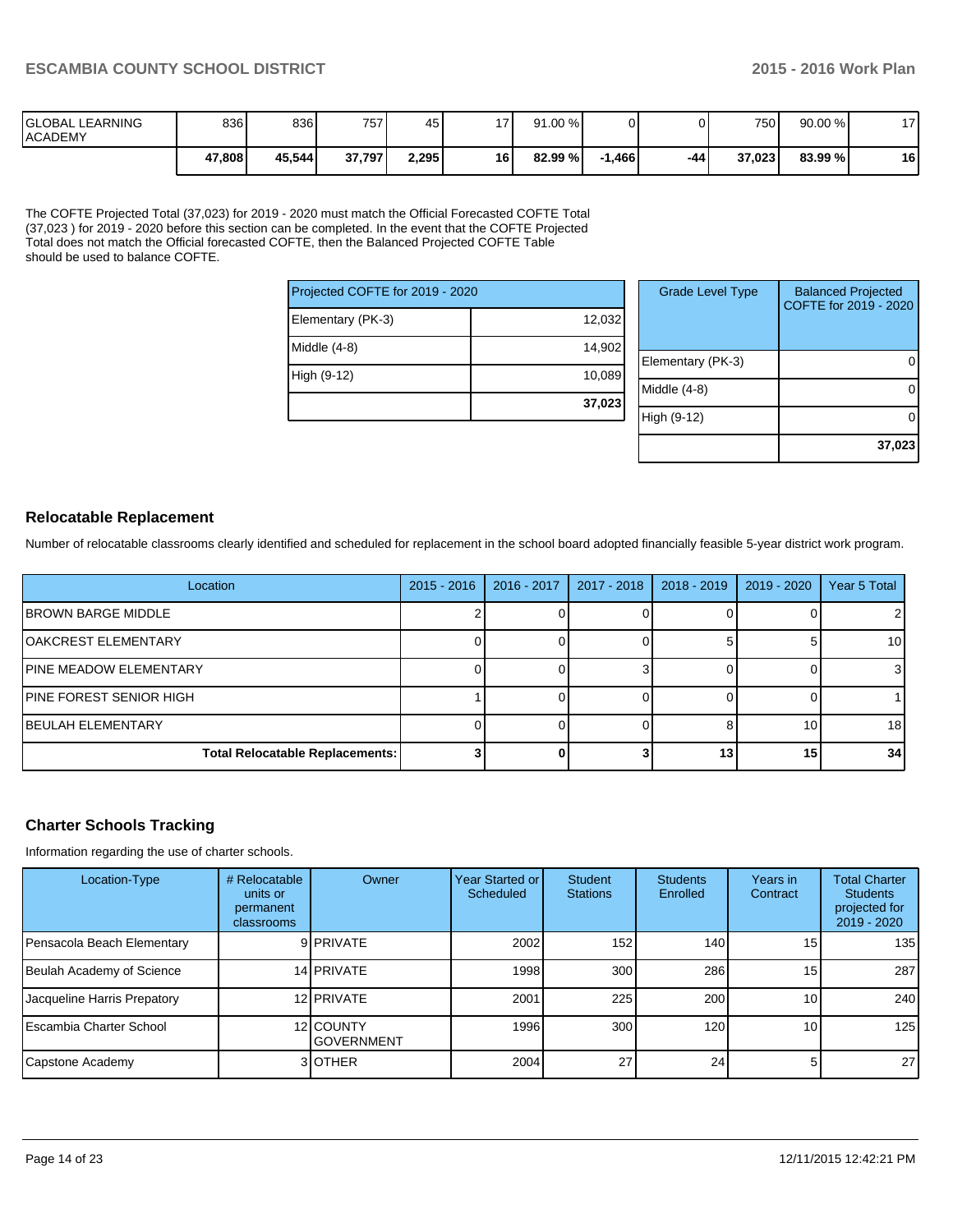| <b>Byrneville Charter</b> |                 | 13 SCHOOL BOARD | 2002 | 200  | 175 | $\overline{\phantom{0}}$<br>15 | 175 |
|---------------------------|-----------------|-----------------|------|------|-----|--------------------------------|-----|
|                           | 63 <sub>1</sub> |                 |      | .204 | 945 |                                | 989 |

# **Special Purpose Classrooms Tracking**

The number of classrooms that will be used for certain special purposes in the current year, by facility and type of classroom, that the district will, 1), not use for educational purposes, and 2), the co-teaching classrooms that are not open plan classrooms and will be used for educational purposes.

| School                                 | School Type        | # of Elementary $\vert$<br>K-3 Classrooms | # of Middle 4-8<br><b>Classrooms</b> | # of High $9-12$<br><b>Classrooms</b> | # of $ESE$<br>Classrooms | # of Combo<br><b>Classrooms</b> | Total<br><b>Classrooms</b> |
|----------------------------------------|--------------------|-------------------------------------------|--------------------------------------|---------------------------------------|--------------------------|---------------------------------|----------------------------|
| <b>Total Educational Classrooms: I</b> |                    |                                           |                                      |                                       |                          |                                 | 01                         |
| School                                 | <b>School Type</b> | # of Elementary $\vert$<br>K-3 Classrooms | # of Middle 4-8<br><b>Classrooms</b> | # of High $9-12$<br><b>Classrooms</b> | # of $ESE$<br>Classrooms | # of Combo<br><b>Classrooms</b> | Total<br><b>Classrooms</b> |
| <b>Total Co-Teaching Classrooms:</b>   |                    |                                           |                                      |                                       |                          | 0                               | 01                         |

#### **Infrastructure Tracking**

**Necessary offsite infrastructure requirements resulting from expansions or new schools. This section should include infrastructure information related to capacity project schedules and other project schedules (Section 4).**

Will require water, sewer, fire protection, electricity and telecommunications to support both the new Northwest K-5 School and new Northwest Middle Schools.

**Proposed location of planned facilities, whether those locations are consistent with the comprehensive plans of all affected local governments, and recommendations for infrastructure and other improvements to land adjacent to existing facilities. Provisions of 1013.33(12), (13) and (14) and 1013.36 must be addressed for new facilities planned within the 1st three years of the plan (Section 5).**

Parcel for new Northwest Middle School has been purchased and contains 33.57 acres. The new Northwest K-5 School will be constructed on property already owned by the district.

**Consistent with Comp Plan?** Yes

## **Net New Classrooms**

The number of classrooms, by grade level and type of construction, that were added during the last fiscal year.

| List the net new classrooms added in the 2014 - 2015 fiscal year.                                                                                       |                               |                            |                                |                        | List the net new classrooms to be added in the 2015 - 2016 fiscal<br>Ivear. |                            |                              |                        |
|---------------------------------------------------------------------------------------------------------------------------------------------------------|-------------------------------|----------------------------|--------------------------------|------------------------|-----------------------------------------------------------------------------|----------------------------|------------------------------|------------------------|
| "Classrooms" is defined as capacity carrying classrooms that are added to increase<br>capacity to enable the district to meet the Class Size Amendment. |                               |                            |                                |                        | Totals for fiscal year 2015 - 2016 should match totals in Section 15A.      |                            |                              |                        |
| Location                                                                                                                                                | $2014 - 2015 \#$<br>Permanent | $2014 - 2015$ #<br>Modular | $2014 - 2015$ #<br>Relocatable | $2014 - 2015$<br>Total | $2015 - 2016$ #<br>Permanent                                                | $2015 - 2016$ #<br>Modular | 2015 - 2016 #<br>Relocatable | $2015 - 2016$<br>Total |
| Elementary (PK-3)                                                                                                                                       |                               |                            |                                |                        |                                                                             |                            |                              |                        |
| Middle (4-8)                                                                                                                                            |                               |                            |                                |                        |                                                                             |                            |                              | ΩI                     |
| High (9-12)                                                                                                                                             |                               |                            |                                |                        |                                                                             |                            |                              |                        |
|                                                                                                                                                         |                               |                            |                                |                        |                                                                             |                            |                              | o                      |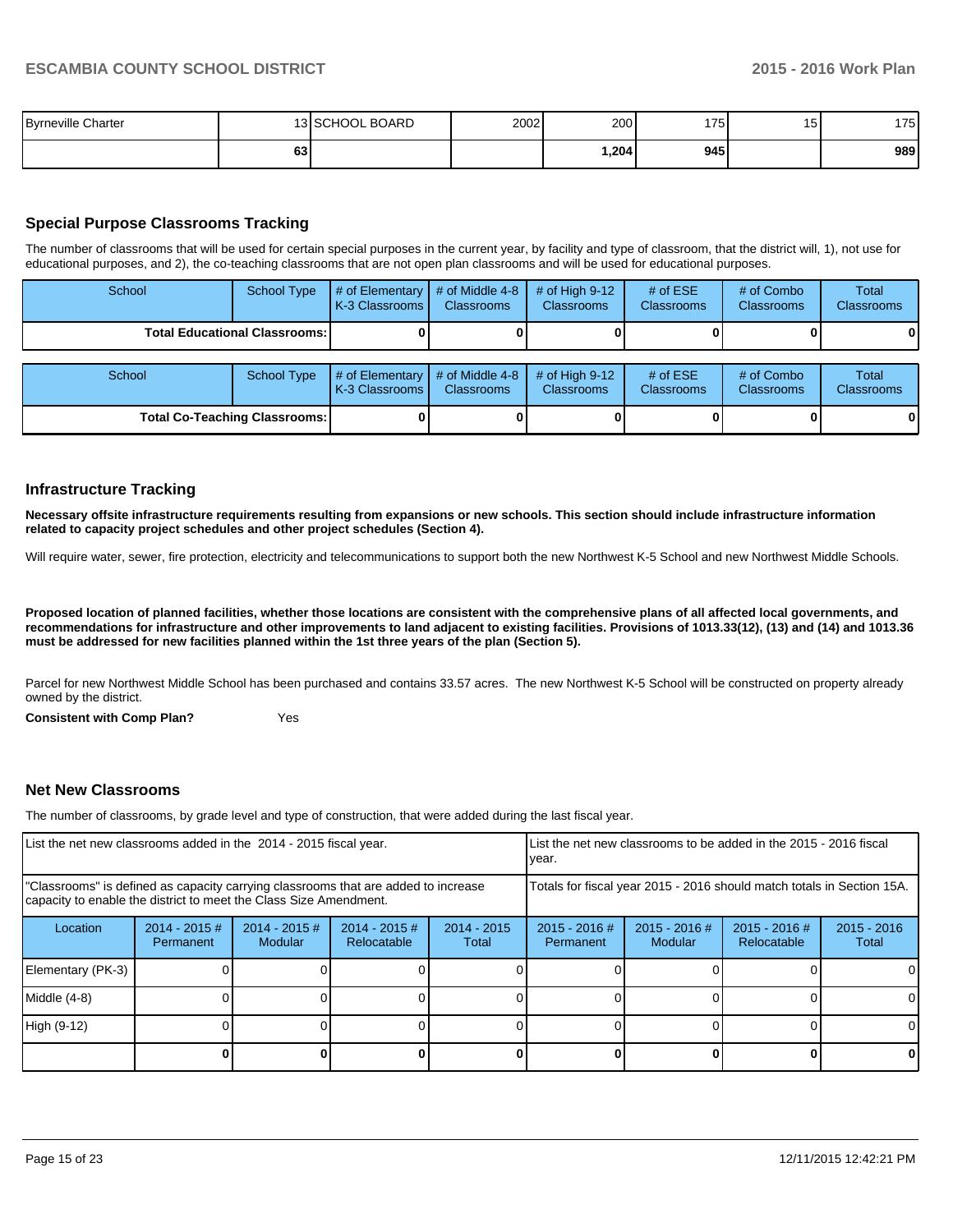## **Relocatable Student Stations**

Number of students that will be educated in relocatable units, by school, in the current year, and the projected number of students for each of the years in the workplan.

| <b>Site</b>                                                 | $2015 - 2016$   | 2016 - 2017     | 2017 - 2018     | 2018 - 2019     | 2019 - 2020     | 5 Year Average |
|-------------------------------------------------------------|-----------------|-----------------|-----------------|-----------------|-----------------|----------------|
| JIM ALLEN ELEMENTARY                                        | 0               | 0               | 0               | 0               | 0               | $\mathbf 0$    |
| <b>BELLVIEW ELEMENTARY</b>                                  | $\Omega$        | 0               | $\Omega$        | $\Omega$        | 0               | $\mathbf 0$    |
| <b>BELLVIEW MIDDLE</b>                                      | 110             | 110             | 110             | 110             | 110             | 110            |
| <b>BRATT ELEMENTARY</b>                                     | 0               | $\mathbf 0$     | $\mathbf 0$     | $\Omega$        | 0               | $\mathbf 0$    |
| <b>BRENTWOOD ELEMENTARY</b>                                 | 80              | 80              | 80              | 80              | 0               | 64             |
| <b>BROWN BARGE MIDDLE</b>                                   | 44              | 44              | 44              | $\Omega$        | 0               | 26             |
| BYRNEVILLE ELEMENTARY-CHARTER SCHOOL                        | 40              | 40              | 40              | 40              | 40              | 40             |
| CARVER/CENTURY K-8                                          | 0               | 0               | $\mathbf 0$     | 0               | 0               | $\mathbf 0$    |
| <b>RANSOM MIDDLE</b>                                        | 242             | 242             | 242             | 242             | 242             | 242            |
| CORDOVA PARK ELEMENTARY                                     | 76              | 76              | 76              | 76              | 76              | 76             |
| <b>ENSLEY ELEMENTARY</b>                                    | 36              | 36              | 36              | 36              | 36              | 36             |
| <b>IESCAMBIA SENIOR HIGH</b>                                | 0               | 49              | 49              | 49              | 49              | 39             |
| <b>FERRY PASS ELEMENTARY</b>                                | 36              | 53              | 53              | 53              | 53              | 50             |
| <b>FERRY PASS MIDDLE</b>                                    | 0               | 0               | $\mathbf 0$     | 0               | 0               | $\mathbf 0$    |
| MONTCLAIR ELEMENTARY                                        | 0               | 0               | $\mathbf 0$     | 0               | 0               | $\mathbf 0$    |
| MYRTLE GROVE ELEMENTARY                                     | 72              | 72              | 72              | 72              | 72              | 72             |
| NAVY POINT ELEMENTARY                                       | 0               | 0               | $\mathbf 0$     | 0               | 0               | $\mathbf 0$    |
| LINCOLN PARK PRIMARY                                        | 0               | 0               | 0               | $\mathbf 0$     | 0               | $\mathbf 0$    |
| W J WOODHAM MIDDLE SCHOOL                                   | 0               | 0               | $\Omega$        | 0               | $\Omega$        | $\mathbf 0$    |
| GEO STONE / W FL HI SCHOOL OF ADVANCED<br><b>TECHNOLOGY</b> | 25              | 25              | 25              | 25              | 25              | 25             |
| PINE FOREST SENIOR HIGH                                     | 50              | 50              | 50              | 50              | 50              | 50             |
| LONGLEAF ELEMENTARY                                         | $\Omega$        | $\mathbf 0$     | $\mathbf 0$     | $\Omega$        | 0               | $\mathbf 0$    |
| L D MCARTHUR ELEMENTARY                                     | 22              | 22              | 22              | 22              | 22              | 22             |
| <b>ESCAMBIA WESTGATE CENTER</b>                             | 10 <sup>1</sup> | 10 <sup>1</sup> | 10 <sup>1</sup> | 10 <sup>1</sup> | 10 <sup>1</sup> | 10             |
| <b>BEULAH ELEMENTARY</b>                                    | 130             | 130             | 130             | $\overline{0}$  | 0               | 78             |
| WASHINGTON SENIOR HIGH                                      | 25              | 25              | 25              | 25              | 25              | 25             |
| R C LIPSCOMB ELEMENTARY                                     | 138             | 138             | 138             | 138             | 138             | 138            |
| JIM C BAILEY MIDDLE                                         | 164             | 164             | 164             | 164             | 164             | 164            |
| NORTHVIEW SENIOR HIGH                                       | $\Omega$        | $\overline{0}$  | $\mathbf 0$     | $\overline{0}$  | $\mathbf 0$     | $\mathsf 0$    |
| MOLINO PARK ELEMENTARY                                      | $\Omega$        | 0               | $\Omega$        | $\Omega$        | 0               | $\mathbf 0$    |
| HELLEN CARO ELEMENTARY                                      | 106             | 106             | 106             | 106             | 106             | 106            |
| OAKCREST ELEMENTARY                                         | 36              | 36              | 36              | 36              | 36              | 36             |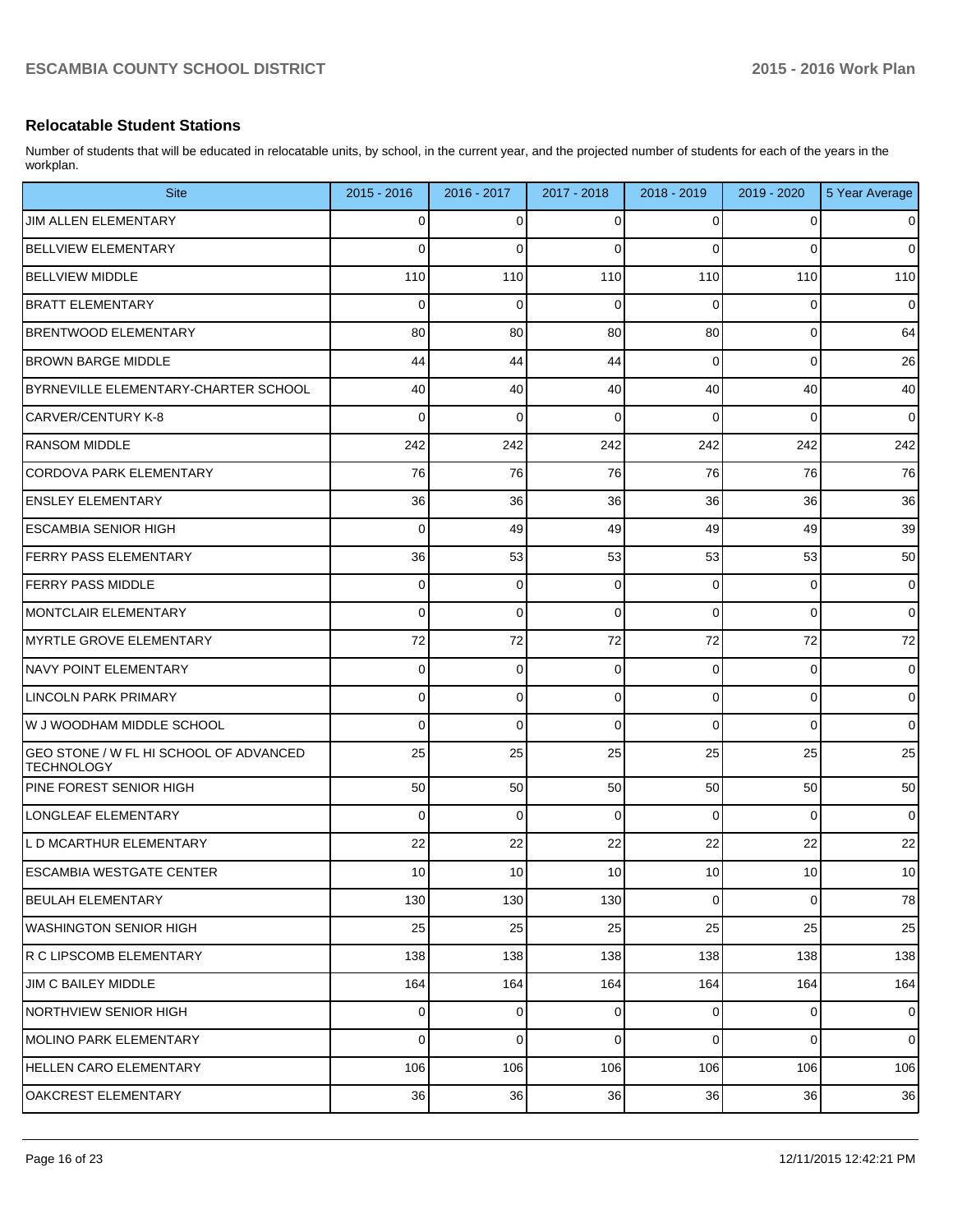| PENSACOLA SENIOR HIGH                             | $\mathbf 0$ | 0        | 0           | $\Omega$    | 0              | $\mathbf 0$ |
|---------------------------------------------------|-------------|----------|-------------|-------------|----------------|-------------|
| PINE MEADOW ELEMENTARY                            | 80          | 80       | 80          | 80          | 80             | 80          |
| PLEASANT GROVE ELEMENTARY                         | 54          | 54       | 54          | 54          | 54             | 54          |
| <b>SCENIC HEIGHTS ELEMENTARY</b>                  | $\Omega$    | 0        | $\mathbf 0$ | $\Omega$    | 0              | 0           |
| O J SEMMES ELEMENTARY                             | $\Omega$    | 0        | 0           | $\Omega$    | $\overline{0}$ | 0           |
| SHERWOOD ELEMENTARY                               | $\Omega$    | 0        | 0           | $\mathbf 0$ | $\overline{0}$ | 0           |
| A K SUTER ELEMENTARY                              | $\Omega$    | 0        | 0           | $\mathbf 0$ | $\overline{0}$ | 0           |
| J M TATE SENIOR HIGH                              | $\mathbf 0$ | 0        | 0           | $\mathbf 0$ | $\overline{0}$ | 0           |
| <b>ERNEST WARD MIDDLE</b>                         | $\Omega$    | $\Omega$ | $\Omega$    | $\Omega$    | 0              | 0           |
| WARRINGTON ELEMENTARY                             | 79          | 79       | 79          | 79          | 79             | 79          |
| <b>WARRINGTON MIDDLE</b>                          | $\mathbf 0$ | 0        | $\mathbf 0$ | $\mathbf 0$ | 0              | 0           |
| C A WEIS ELEMENTARY                               | $\Omega$    | $\Omega$ | $\Omega$    | $\Omega$    | $\Omega$       | 0           |
| <b>WEST PENSACOLA ELEMENTARY</b>                  | 18          | 18       | 18          | 18          | 18             | 18          |
| J H WORKMAN MIDDLE                                | 22          | 22       | 22          | 22          | 22             | 22          |
| REINHARDT HOLM ELEMENTARY                         | $\Omega$    | $\Omega$ | $\Omega$    | $\Omega$    | 0              | $\mathbf 0$ |
| <b>JUDY ANDREWS SCHOOL</b>                        | $\Omega$    | 0        | 0           | $\Omega$    | $\overline{0}$ | 0           |
| MCMILLAN PRE-K CENTER                             | $\Omega$    | 0        | 0           | $\Omega$    | $\overline{0}$ | 0           |
| N B COOK ELEMENTARY                               | $\Omega$    | 0        | 0           | $\Omega$    | 0              | 0           |
| BLUE ANGELS ELEMENTARY                            | $\Omega$    | 0        | 0           | $\Omega$    | 0              | 0           |
| <b>GLOBAL LEARNING ACADEMY</b>                    | $\Omega$    | 0        | 0           | $\Omega$    | 0              | 0           |
| JOHN A GIBSON HEADSTART PROGRAM                   | $\Omega$    | $\Omega$ | 0           | $\Omega$    | $\Omega$       | 0           |
| Totals for ESCAMBIA COUNTY SCHOOL DISTRICT        |             |          |             |             |                |             |
| Total students in relocatables by year.           | 1,695       | 1,761    | 1,761       | 1,587       | 1,507          | 1,662       |
| Total number of COFTE students projected by year. | 37,959      | 37,798   | 37,506      | 37,242      | 37,023         | 37,506      |
| Percent in relocatables by year.                  | 4 %         | 5 %      | 5 %         | 4 %         | 4 %            | 4 %         |

# **Leased Facilities Tracking**

Exising leased facilities and plans for the acquisition of leased facilities, including the number of classrooms and student stations, as reported in the educational plant survey, that are planned in that location at the end of the five year workplan.

| Location                             | # of Leased<br>Classrooms 2015 - I<br>2016 | <b>FISH Student</b><br><b>Stations</b> | Owner | # of Leased<br>Classrooms 2019 - I<br>2020 | <b>FISH Student</b><br><b>Stations</b> |
|--------------------------------------|--------------------------------------------|----------------------------------------|-------|--------------------------------------------|----------------------------------------|
| IBROWN BARGE MIDDLE                  |                                            |                                        |       |                                            |                                        |
| BYRNEVILLE ELEMENTARY-CHARTER SCHOOL |                                            |                                        |       |                                            |                                        |
| ICARVER/CENTURY K-8                  |                                            |                                        |       |                                            |                                        |
| IRANSOM MIDDLE                       |                                            |                                        |       |                                            |                                        |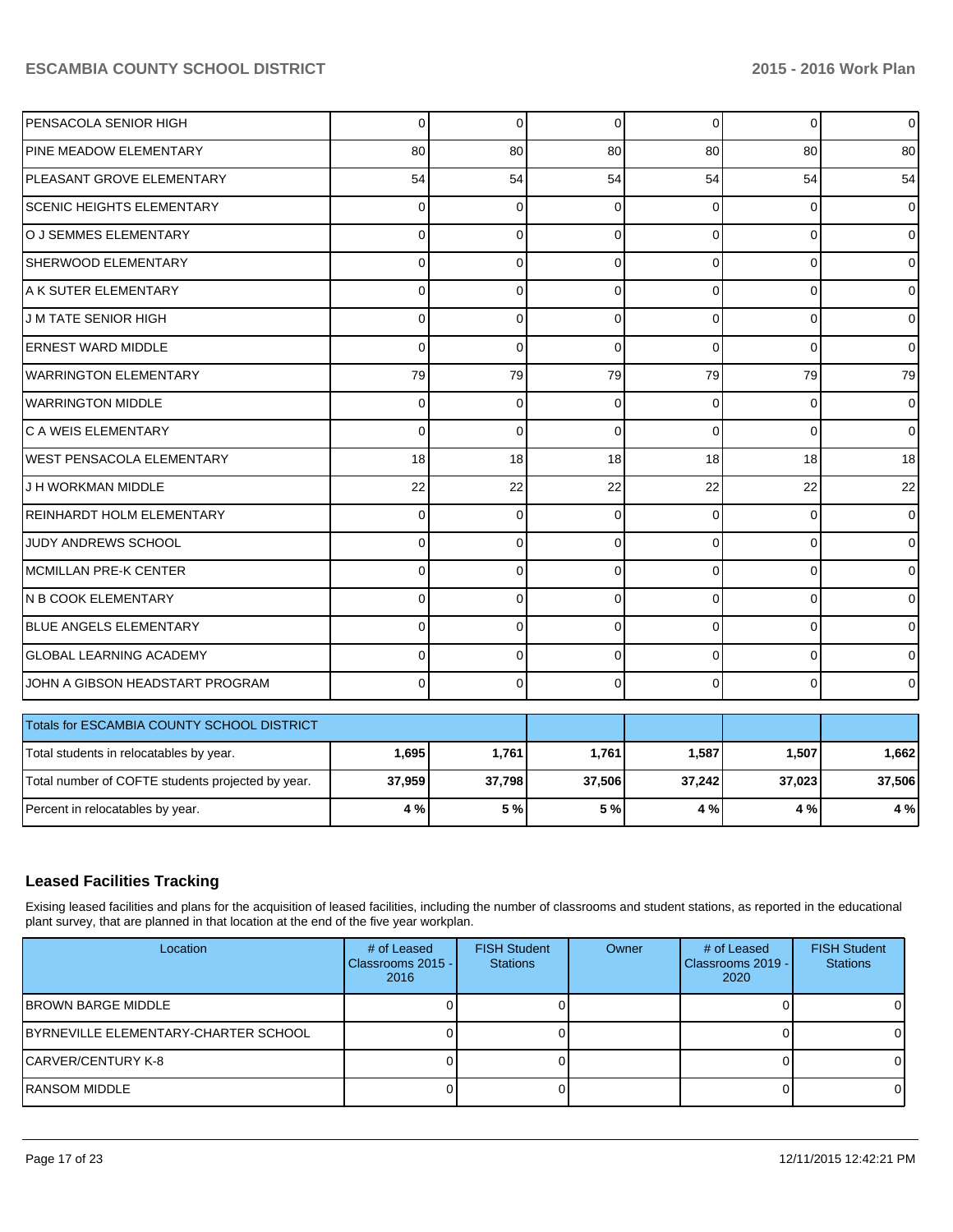| CORDOVA PARK ELEMENTARY                                     | $\Omega$       | $\Omega$    | $\overline{0}$ | $\overline{0}$ |
|-------------------------------------------------------------|----------------|-------------|----------------|----------------|
| <b>ENSLEY ELEMENTARY</b>                                    | 0              | O           | 0              | 0              |
| <b>ESCAMBIA SENIOR HIGH</b>                                 | 0              | U           | $\Omega$       | 0              |
| <b>FERRY PASS ELEMENTARY</b>                                | 0              | 0           | 0              | 0              |
| <b>FERRY PASS MIDDLE</b>                                    | 0              | C           | 0              | 0              |
| MONTCLAIR ELEMENTARY                                        | 0              | 0           | 0              | 0              |
| MYRTLE GROVE ELEMENTARY                                     | 0              | U           | 0              | 0              |
| NAVY POINT ELEMENTARY                                       | 0              | $\Omega$    | 0              | 0              |
| OAKCREST ELEMENTARY                                         | 0              | C           | 0              | 0              |
| PENSACOLA SENIOR HIGH                                       | 0              | $\Omega$    | 0              | 0              |
| PINE MEADOW ELEMENTARY                                      | 0              | C           | 0              | 0              |
| PLEASANT GROVE ELEMENTARY                                   | 0              | $\Omega$    | 0              | 0              |
| <b>SCENIC HEIGHTS ELEMENTARY</b>                            | 0              | C           | 0              | 0              |
| O J SEMMES ELEMENTARY                                       | 0              | $\Omega$    | 0              | 0              |
| SHERWOOD ELEMENTARY                                         | 0              | C           | 0              | 0              |
| A K SUTER ELEMENTARY                                        | 0              | $\Omega$    | 0              | 0              |
| J M TATE SENIOR HIGH                                        | 0              | C           | 0              | 0              |
| <b>ERNEST WARD MIDDLE</b>                                   | 0              | $\Omega$    | 0              | 0              |
| <b>WARRINGTON ELEMENTARY</b>                                | 0              | C           | 0              | 0              |
| <b>WARRINGTON MIDDLE</b>                                    | 0              | $\Omega$    | 0              | 0              |
| C A WEIS ELEMENTARY                                         | 0              | C           | 0              | 0              |
| <b>WEST PENSACOLA ELEMENTARY</b>                            | $\Omega$       | $\Omega$    | 0              | 0              |
| J H WORKMAN MIDDLE                                          | 0              | 0           | 0              | 0              |
| REINHARDT HOLM ELEMENTARY                                   | 0              | $\Omega$    | 0              | 0              |
| JUDY ANDREWS SCHOOL                                         |                |             | O              | 0              |
| MCMILLAN PRE-K CENTER                                       | 0              | $\Omega$    | 0              | $\overline{0}$ |
| LINCOLN PARK PRIMARY                                        | 0              | $\Omega$    | 0              | $\overline{0}$ |
| W J WOODHAM MIDDLE SCHOOL                                   | 0              | $\Omega$    | 0              | $\overline{0}$ |
| GEO STONE / W FL HI SCHOOL OF ADVANCED<br><b>TECHNOLOGY</b> | 0              | $\Omega$    | 0              | $\overline{0}$ |
| PINE FOREST SENIOR HIGH                                     | $\overline{0}$ | 0           | 0              | $\overline{0}$ |
| LONGLEAF ELEMENTARY                                         | 0              | $\Omega$    | 0              | $\overline{0}$ |
| L D MCARTHUR ELEMENTARY                                     | 0              | 0           | 0              | $\overline{0}$ |
| <b>ESCAMBIA WESTGATE CENTER</b>                             | 0              | 0           | 0              | $\overline{0}$ |
| BEULAH ELEMENTARY                                           | $\mathbf 0$    | $\Omega$    | 0              | $\overline{0}$ |
| <b>WASHINGTON SENIOR HIGH</b>                               | $\overline{0}$ | $\mathbf 0$ | 0              | $\circ$        |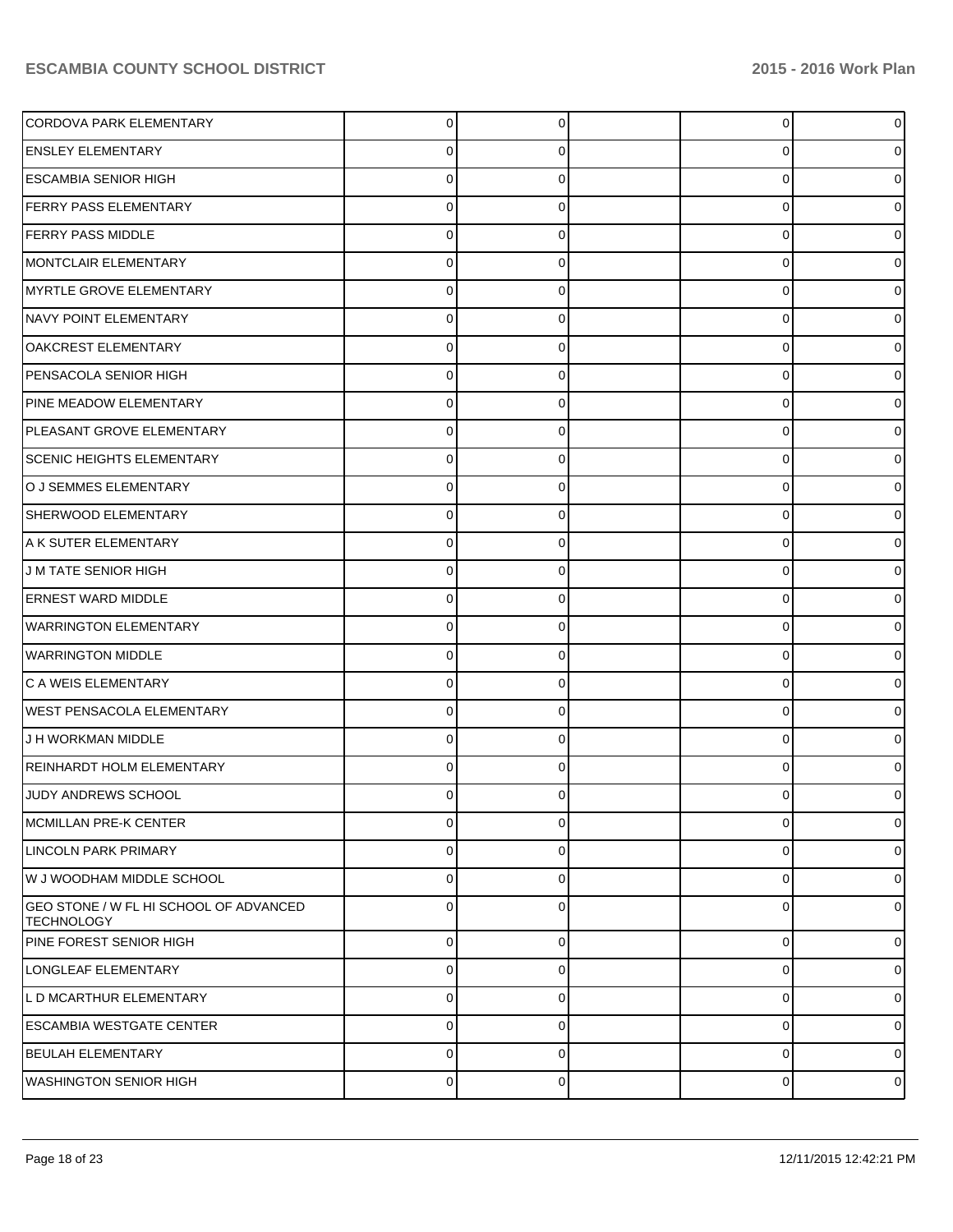| R C LIPSCOMB ELEMENTARY          |          |              |   | $\overline{0}$ |
|----------------------------------|----------|--------------|---|----------------|
| <b>JIM C BAILEY MIDDLE</b>       |          |              |   | ΩI             |
| NORTHVIEW SENIOR HIGH            | 0        | 0            |   | $\overline{0}$ |
| N B COOK ELEMENTARY              | n        | ŋ            |   | $\overline{0}$ |
| <b>BLUE ANGELS ELEMENTARY</b>    | 0        | 0            |   | $\overline{0}$ |
| MOLINO PARK ELEMENTARY           | n        | ŋ            | C | $\overline{0}$ |
| <b>GLOBAL LEARNING ACADEMY</b>   | 0        | 0            | C | $\overline{0}$ |
| HELLEN CARO ELEMENTARY           | $\Omega$ | <sup>0</sup> | ∩ | $\overline{0}$ |
| JIM ALLEN ELEMENTARY             | 0        |              | C | $\overline{0}$ |
| <b>BELLVIEW ELEMENTARY</b>       | 0        | ŋ            | ∩ | $\overline{0}$ |
| <b>IBELLVIEW MIDDLE</b>          | n        |              |   | $\overline{0}$ |
| <b>BRATT ELEMENTARY</b>          | 0        | ŋ            | C | $\Omega$       |
| <b>BRENTWOOD ELEMENTARY</b>      |          |              |   | ΩI             |
| JJOHN A GIBSON HEADSTART PROGRAM | 0        | ŋ            | C | ΩI             |
|                                  | 0        |              |   |                |

# **Failed Standard Relocatable Tracking**

Relocatable units currently reported by school, from FISH, and the number of relocatable units identified as 'Failed Standards'.

Nothing reported for this section.

# **Planning**

## **Class Size Reduction Planning**

**Plans approved by the school board that reduce the need for permanent student stations such as acceptable school capacity levels, redistricting, busing, year-round schools, charter schools, magnet schools, public-private partnerships, multitrack scheduling, grade level organization, block scheduling, or other alternatives.**

The School District of Escambia County has taken steps to address class-size reduction issues that include:

Closing near or over-capacity schools to transfers Redistricting attendance zones Approving charter contracts as appropriate Establishing magnet programs in under-utilized sites Establishing our own virtual academy Increasing dual enrollment options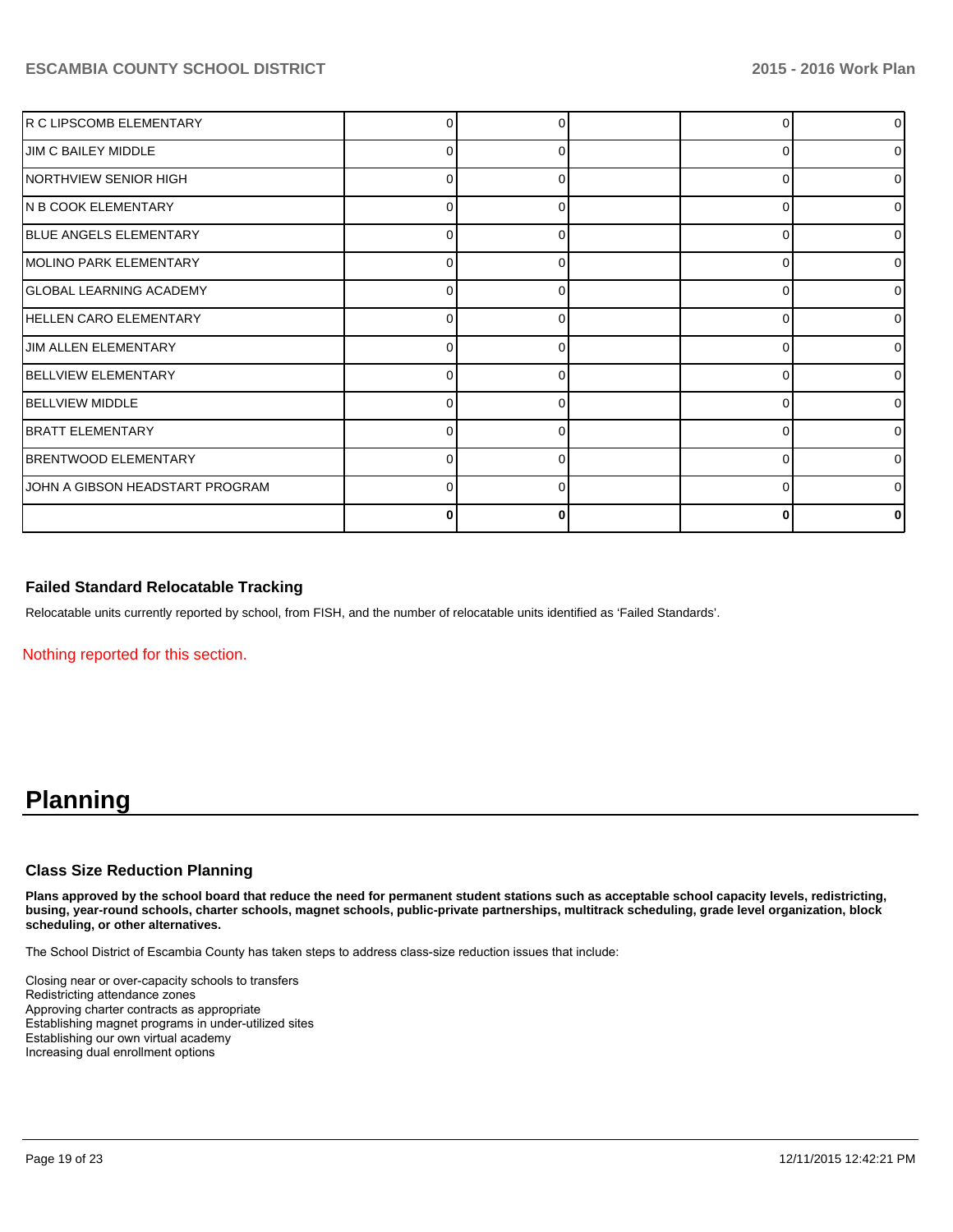# **School Closure Planning**

#### **Plans for the closure of any school, including plans for disposition of the facility or usage of facility space, and anticipated revenues.**

Brown Barge Middle to close and relocate to the George Stone Vocational Site. Close W. J. Woodham Middle and convert to high school to house the West Florida High students currently located on the George Vocational Site.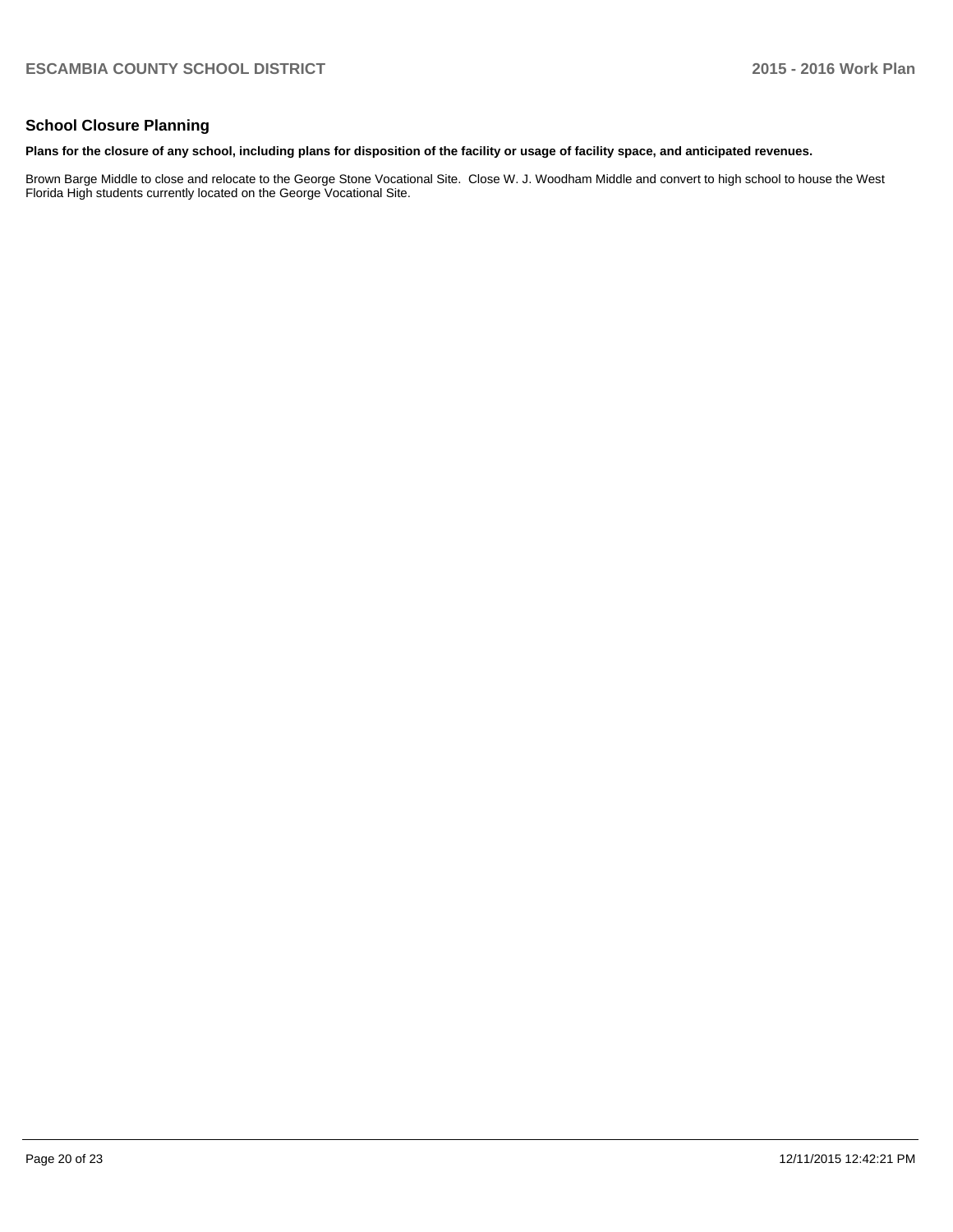# **Long Range Planning**

#### **Ten-Year Maintenance**

District projects and locations regarding the projected need for major renovation, repair, and maintenance projects within the district in years 6-10 beyond the projects plans detailed in the five years covered by the work plan.

Nothing reported for this section.

### **Ten-Year Capacity**

Schedule of capital outlay projects projected to ensure the availability of satisfactory student stations for the projected student enrollment in K-12 programs for the future 5 years beyond the 5-year district facilities work program.

Nothing reported for this section.

## **Ten-Year Planned Utilization**

Schedule of planned capital outlay projects identifying the standard grade groupings, capacities, and planned utilization rates of future educational facilities of the district for both permanent and relocatable facilities.

| Grade Level Projections         | <b>FISH</b><br>Student<br><b>Stations</b> | <b>Actual 2014 -</b><br>2015 FISH<br>Capacity | Actual<br>$2014 -$<br>2015<br><b>COFTE</b> | Actual 2014 - 2015<br><b>Utilization</b> | Actual 2015 - 2016 / 2024 - 2025 new<br>Student Capacity to be added/removed | Projected 2024<br>2025 COFTE | <b>Projected 2024 -</b><br>2025 Utilization |
|---------------------------------|-------------------------------------------|-----------------------------------------------|--------------------------------------------|------------------------------------------|------------------------------------------------------------------------------|------------------------------|---------------------------------------------|
| Elementary - District<br>Totals | 24,611                                    | 24,611                                        | 18,581.00                                  | 75.50 %                                  |                                                                              | 17,545                       | 71.29 %                                     |
| Middle - District Totals        | 12.474                                    | 11.224                                        | 8,836.00                                   | 78.72 %                                  |                                                                              | 7.952                        | 70.85 %                                     |
| High - District Totals          | 11.425                                    | 10.752                                        | 9.344.00                                   | 86.90 %                                  |                                                                              | 10.348                       | 96.24 %                                     |
| Other - ESE, etc                | 5.552                                     | 3,530                                         | .932.00                                    | 54.73 %                                  |                                                                              | 200                          | 5.67 %                                      |
|                                 | 54.062                                    | 50.117                                        | 38.693.00                                  | 77.21 %                                  |                                                                              | 36,045                       | 71.92 %                                     |

**Combination schools are included with the middle schools for student stations, capacity, COFTE and utilization purposes because these facilities all have a 90% utilization factor. Use this space to explain or define the grade groupings for combination schools.**

No comments to report.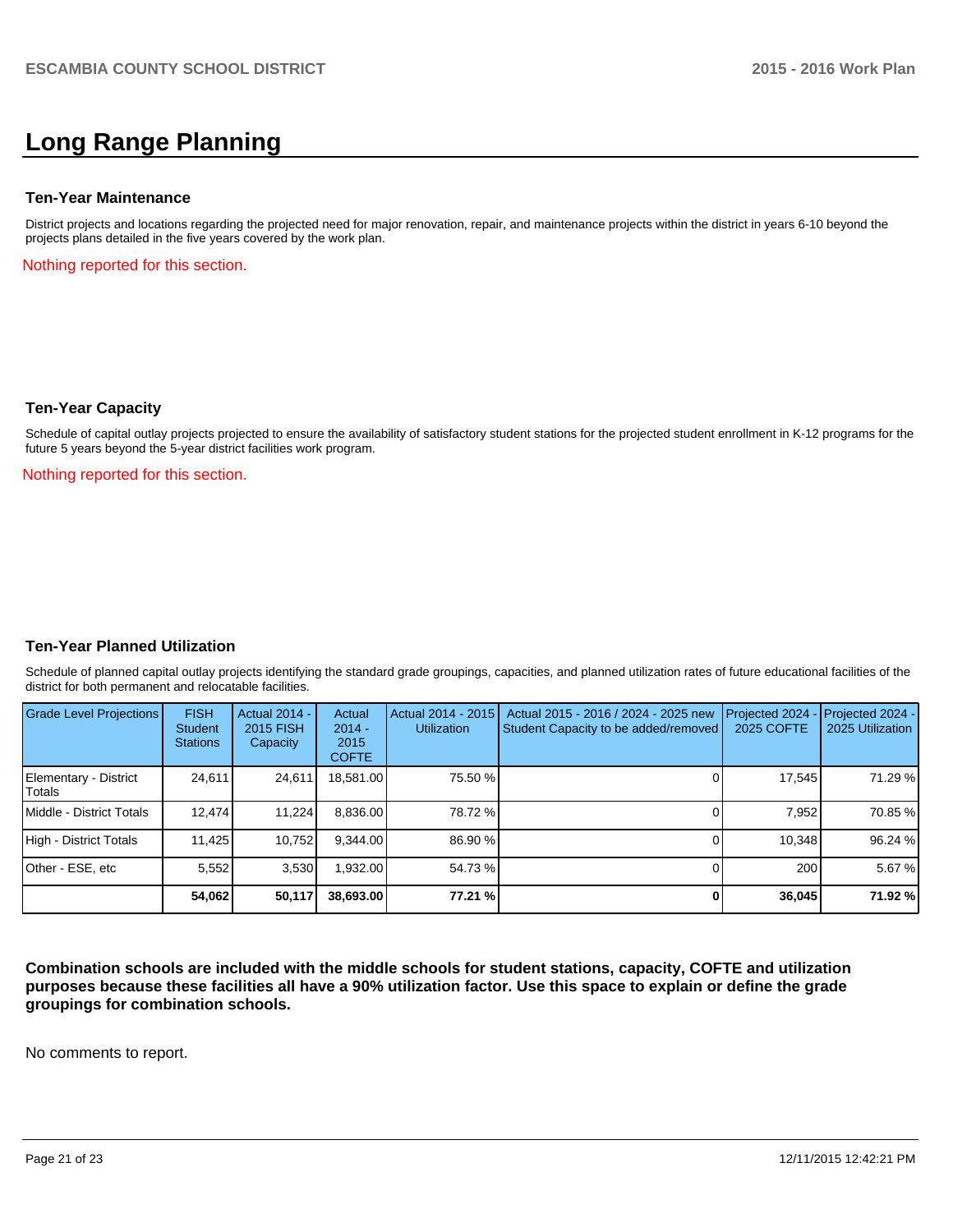### **Ten-Year Infrastructure Planning**

**Proposed Location of Planned New, Remodeled, or New Additions to Facilities in 06 thru 10 out years (Section 28).**

Nothing reported for this section.

Plans for closure of any school, including plans for disposition of the facility or usage of facility space, and anticipated revenues in the 06 thru 10 out **years (Section 29).**

Nothing reported for this section.

### **Twenty-Year Maintenance**

District projects and locations regarding the projected need for major renovation, repair, and maintenance projects within the district in years 11-20 beyond the projects plans detailed in the five years covered by the work plan.

Nothing reported for this section.

# **Twenty-Year Capacity**

Schedule of capital outlay projects projected to ensure the availability of satisfactory student stations for the projected student enrollment in K-12 programs for the future 11-20 years beyond the 5-year district facilities work program.

Nothing reported for this section.

## **Twenty-Year Planned Utilization**

Schedule of planned capital outlay projects identifying the standard grade groupings, capacities, and planned utilization rates of future educational facilities of the district for both permanent and relocatable facilities.

| <b>Grade Level Projections</b>   | <b>FISH</b><br><b>Student</b><br><b>Stations</b> | <b>Actual 2014 -</b><br>2015 FISH<br>Capacity | Actual<br>$2014 -$<br>2015<br><b>COFTE</b> | Actual 2014 - 2015<br><b>Utilization</b> | Actual 2015 - 2016 / 2034 - 2035 new<br>Student Capacity to be added/removed | Projected 2034<br>2035 COFTE | Projected 2034 -<br>2035 Utilization |
|----------------------------------|--------------------------------------------------|-----------------------------------------------|--------------------------------------------|------------------------------------------|------------------------------------------------------------------------------|------------------------------|--------------------------------------|
| Elementary - District<br> Totals | 24.611                                           | 24,611                                        | 18,581.00                                  | 75.50 %                                  |                                                                              | 17,545                       | 71.29 %                              |
| Middle - District Totals         | 12.474                                           | 11.224                                        | 8,836.00                                   | 78.72 %                                  |                                                                              | 7.952                        | 70.85 %                              |
| High - District Totals           | 11.425                                           | 10,752                                        | 9.344.00                                   | 86.90 %                                  |                                                                              | 10,348                       | 96.24 %                              |
| Other - ESE, etc                 | 5,552                                            | 3,530                                         | 932.00                                     | 54.73 %                                  |                                                                              | 200                          | 5.67 %                               |
|                                  | 54,062                                           | 50,117                                        | 38,693.00                                  | 77.21 %                                  |                                                                              | 36,045                       | 71.92 %                              |